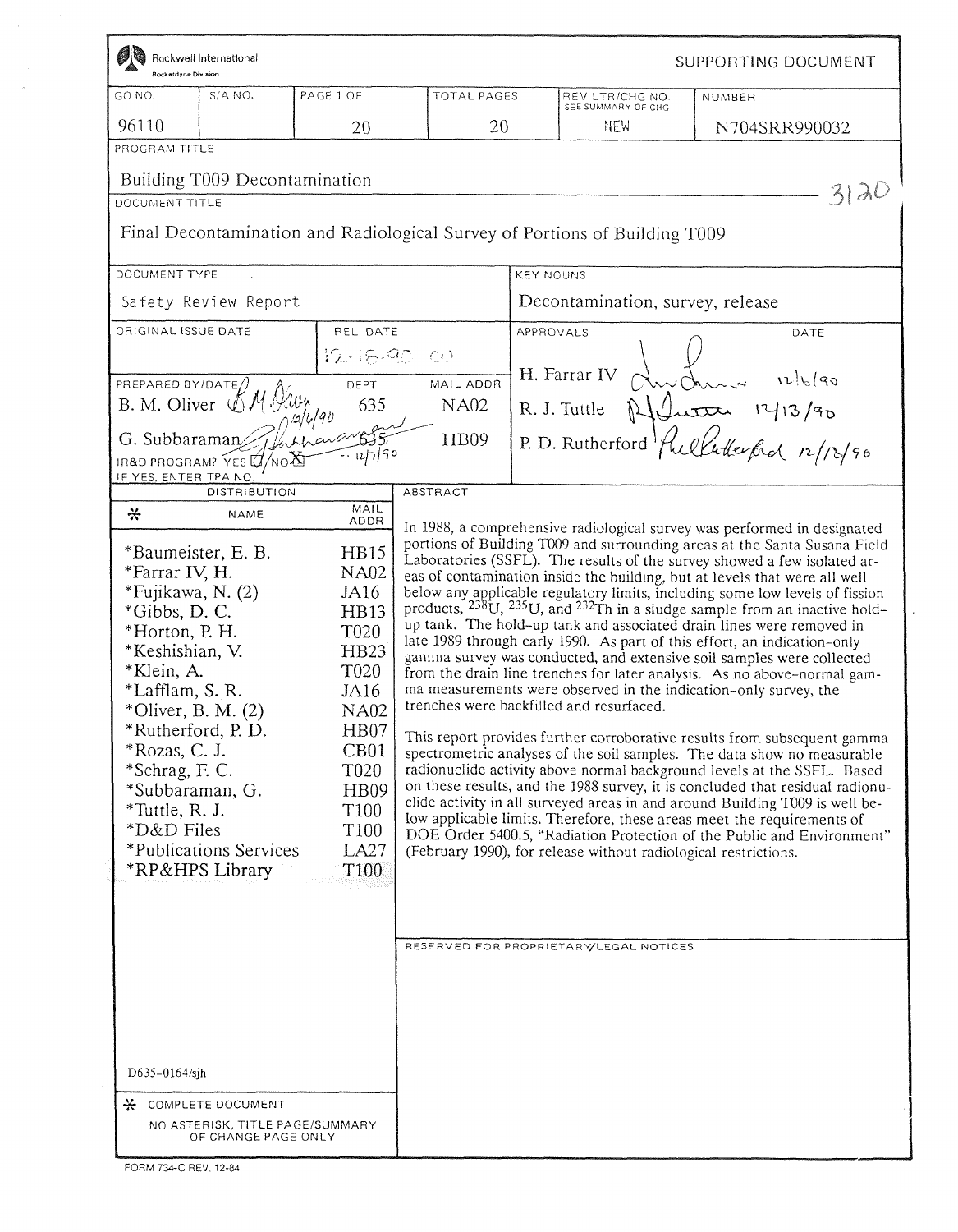# **CONTENTS**

|    | 1.0 BACKGROUND AND SUMMARY                                                 | 3  |
|----|----------------------------------------------------------------------------|----|
|    |                                                                            | 5  |
|    | $3.0$ SOIL ANALYSIS RESULTS AND DISCUSSION $\ldots$                        | 6  |
|    | 3.1 SOIL SAMPLE COLLECTION                                                 | 6  |
| 32 |                                                                            | 6  |
|    | 3.3 COMPARISON WITH BACKGROUND RADIONUCLIDE<br>ACTIVITY LEVELS AT THE SSFL |    |
|    |                                                                            | 11 |
|    |                                                                            | 11 |
|    |                                                                            | 11 |
|    |                                                                            | 12 |
|    | APPENDIX A - DERIVED ALPHA, BETA, AND RADIONUCLIDE DATA                    | 13 |
|    | APPENDIX B - LIST OF ITEMS IN THE BUILDING T009                            | 20 |
|    |                                                                            |    |

# **TABLES**

| Summary of Gamma Spectrometry Data for All 199 T009 Drain Line |  |
|----------------------------------------------------------------|--|
|                                                                |  |

# **FIGURES**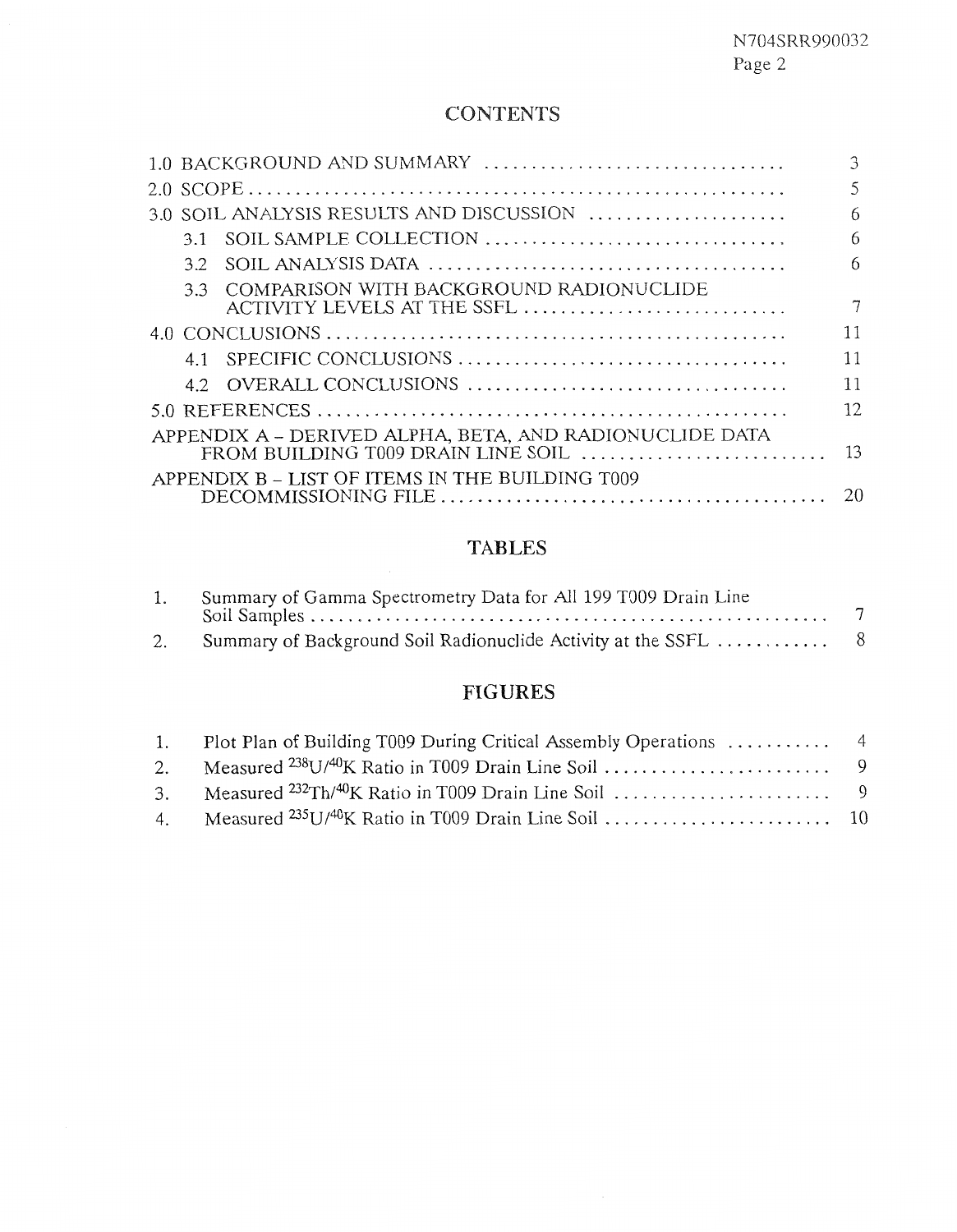#### $1.0$ BACKGROUND AND SUMMARY

Building TO09 is located in Area N of Rockwell International's Santa Susana Field Laboratories (SSFL), and was originally designated the Critical Experiments Building. From the late 1950s until the early 1970s, this building supported nuclear reactor programs for the U.S. Department of Energy's (DOE) predecessor agencies. Primarily, these included two critical experiments: the sodium graphite reactor (SGR) and the organic moderated reactor (OMR).

**As** shown in Figure 1, the SGR was located in the eastern part of the building and the OMR was located in the western part. In the late 1960s, the SGR and OMR programs were terminated and all materials from the two critical assemblies were subsequently removed and transferred to other laboratories or disposed of at authorized sites in the early 1970s. At that time, the building was re-designated the Engineering Development Facility. The SGR side is currently being used for in-service inspection (ISI) activities for nuclear power plants involving equipment contaminated with low levels of radioactivity.

Although no major contamination incidents are known to have occurred in Building T009, it was general practice at Atomics International to clean up any small contarnination incidents that may have occurred to original "clean" conditions. Nevertheless, in 1988 a comprehensive radiological survey (Ref. 1) was conducted on the OMR side as part of a broad radiological survey plan for the SSFL (Ref. 2), with the intent of preparing the OMR side of the building for release without radiological restrictions. The SGR side was not included because of the ongoing IS1 work.

The 1988 survey included total and removable alpha/beta radioactivity measurements on the building interior, examination of sludge from sink clean-outs, shower drains, etc., including sludge from the inactive SGR hold-up tank and pit, and ambient gamma exposure measurements outside the building on the northwest side. The results of the survey showed that a few locations inside the facility were very slightly contaminated, but at levels far below any regulatory limits. No radioactivity was observed in the drain-line sludge samples; however, analysis of sludge inside the SGR hold-up tank indicated slight contamination with fission products,  $^{238}$ U,  $^{232}$ Th, and possibly  $^{235}$ U. The report concluded that further investigation of the area was not required, but recommended Health Physics supervision, and collection and examination of radiological data in the vicinity of the drain lines, if the hold-up tank were removed for disposal.

Subsequent to the 1958 survey report, the SGR hold-up tank and associated drain system were removed in late 1989 and early 1990 (Ref. 3) for disposal at an authorized site. **As** part of this effort, numerous soil samples were collected from areas immediately adjacent to the removed drain lines for subsequent gamma spectrometric analysis. The results of the analyses of these soil samples for residual radioactivity are discussed in this Safety Review Report and showed no measurable radionuclide activity above normal background levels at the SSFL.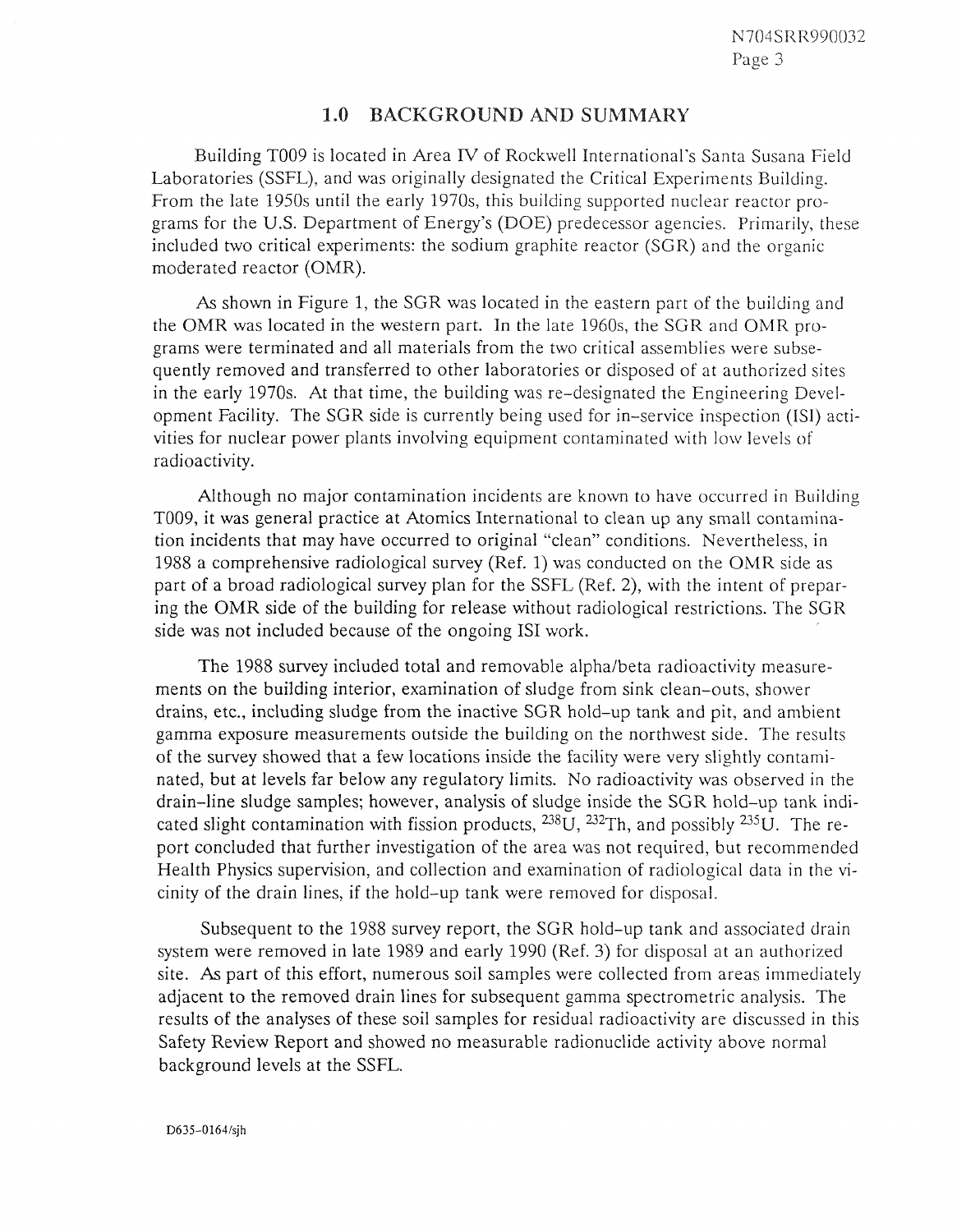

 $5709 - 1$ 

Figure 1. Plot Plan of Building T009 During Critical Assembly Operations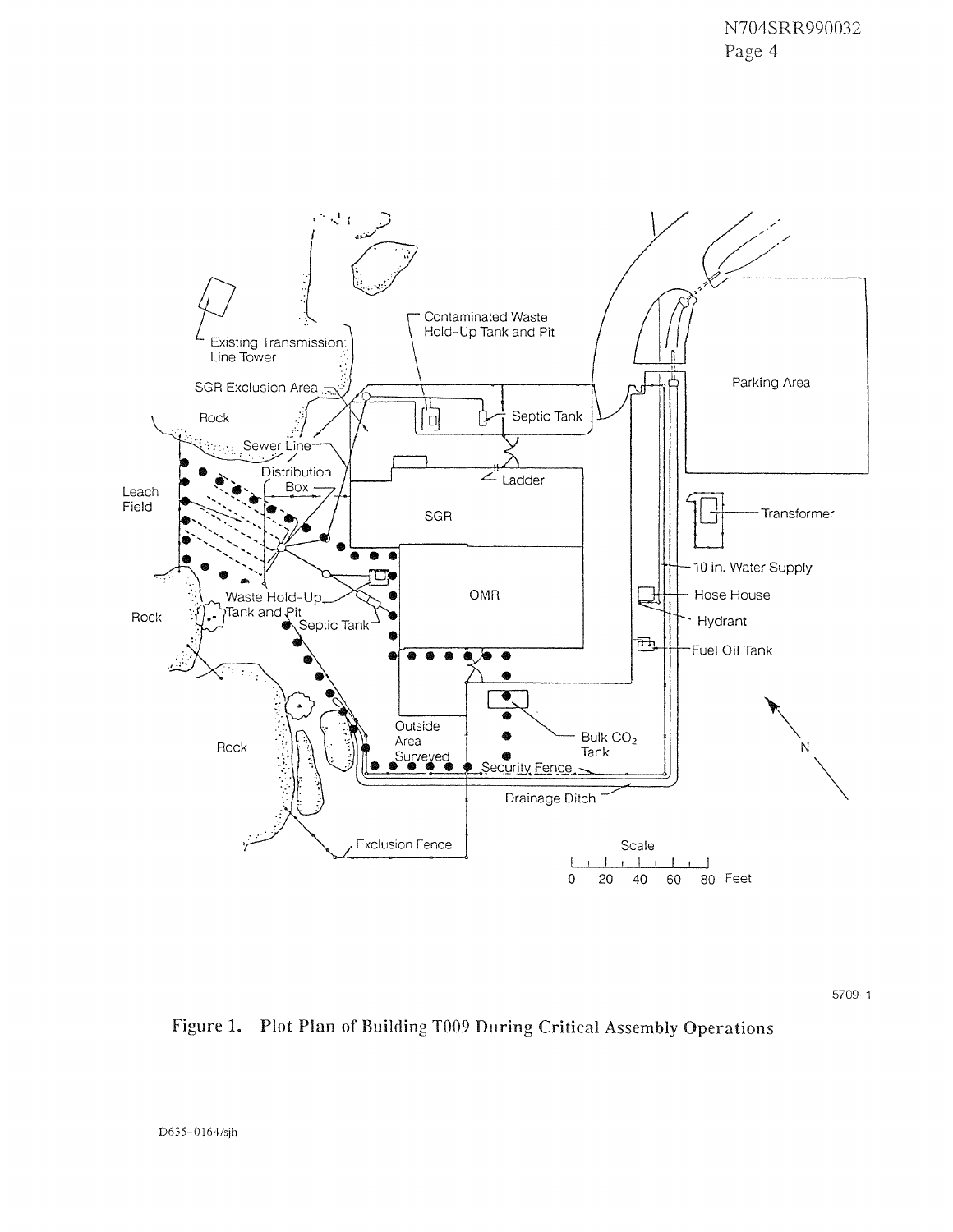## 2.0 SCOPE

The scope of the present effort was to (1) present the results of analyses of the soil samples collected during the removal of the SGR hold-up tank and associated drain lines, (3) statistically analyze the data and compare these with available background data for the SSFL to determine if the surveyed areas are free of radioactive contamination, and thus may be released without radiological restrictions, and (3) have all material relevant to the Building TOO9 decontamination assembled and archived in a permanent file at the SSFL.

#### D635-0164/sjh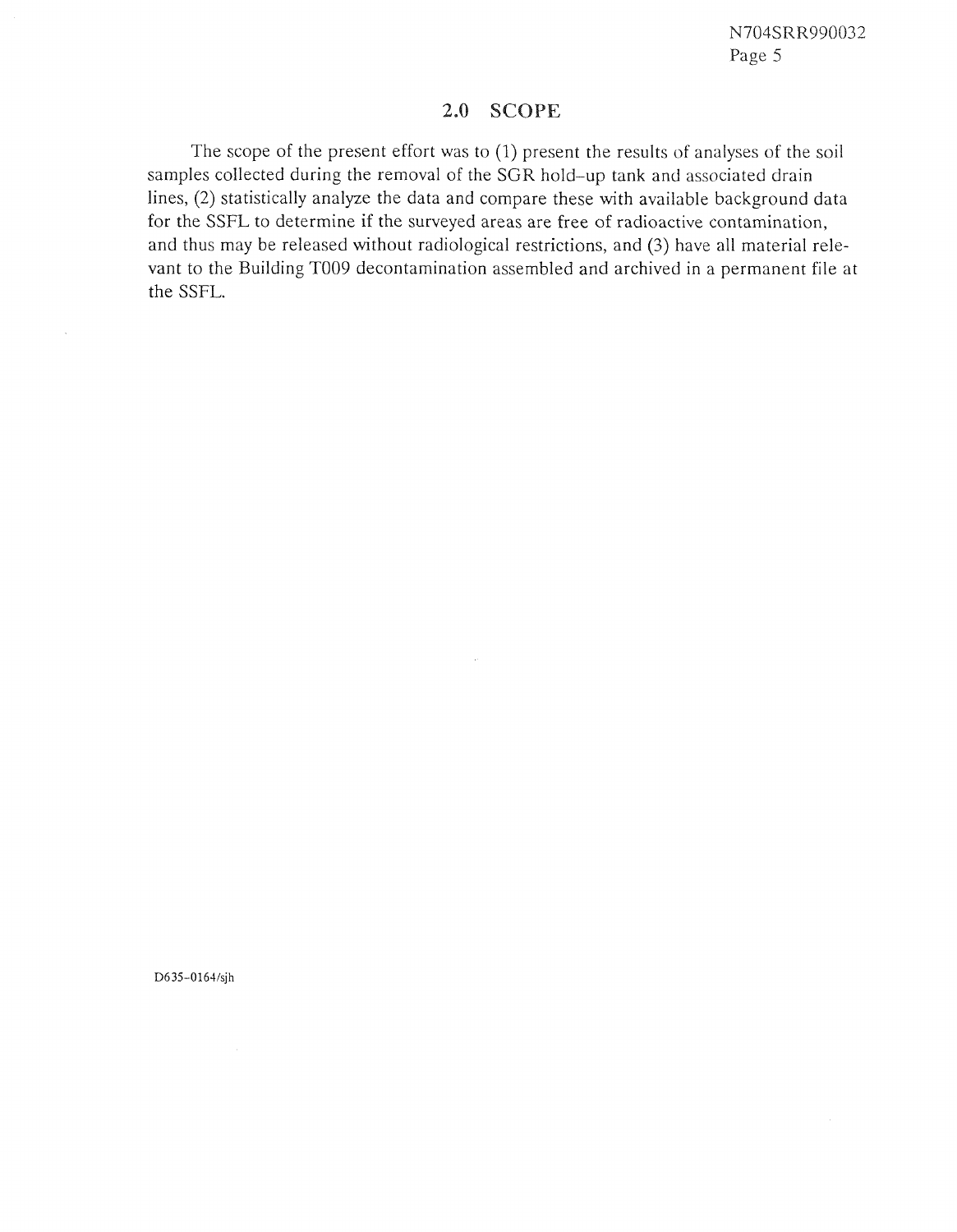#### $3.0$ SOIL ANALYSIS RESULTS AND DISCUSSION

#### **3.1** SOIL SAMPLE

Removal of the inactive SGR hold-up tank and drain lines was performed in late 1989 and early 1990 (Ref. 3). All work was performed in accordance with a detailed work procedure (Ref. 4). **As** part of this effort, 199 two-pound soil samples were randomly taken from soil areas immediately adjacent to the removed drain lines, both outside the facility, and from sections underneath Building T009. A complete description of the areas surveyed is given in Ref. 3.

During soil removal, an indication-only survey for residual contamination was conducted on the drain line trenches using a Ludlum Model 12s Micro-R meter, and a Ludlum Model 12 countrate meter with a thin-window pancake probe. No indication of radioactive contamination was observed during this survey, and the drain line trenches were subsequently backfilled and resurfaced.

#### **3.2** SOIL ANALYSIS DATA

Gamma spectrometry was performed on the 199 two-pound soil samples using a Canberra Series 80 gamma spectrometer. A generic description of the spectrometer and its calibration is given in Ref. *5.* The resulting spectrometry data were analyzed using the in-house spreadsheet code MCASOIL. MCASOIL converts the multichannel analyzer (MCA) output from the gamma spectrometer (i.e., quantity of isotope for each peak analyzed) in  $\mu$ Ci, to concentrations of selected isotopes, and total derived alpha and beta activities (both in pCi/g). These calculational procedures are also described in Ref. 5.

Spectrometric data from the 199 soil samples were examined for concentration of the naturally occurring isotopes  $^{238}U$ ,  $^{232}Th$ ,  $^{235}U$ , and  $^{40}K$ , and the man-made isotopes  $137Cs$ ,  $134Cs$ , and  $60Co$ . Mean and standard deviations for the activity concentrations of these isotopes are summarized in Table 1; the complete MCASOIL output listing is given in Appendix A. As indicated in Appendix A, except for two isolated data points for  $137Cs$ (Sample Nos. 124 and G6), no measurable activity was observed for the man-made nuclides  $137Cs$ ,  $134Cs$ , or  $60Co$  in any soil sample. The two isolated data points for  $137Cs$  are very low (0.15 and 0.18 pCi/g), and are close to the detection limit of the MCA system for <sup>137</sup>Cs of  $\sim$  0.1 to 0.2 pCi/g. These values of 0.15 and 0.18 pCi/g are also more than an order of magnitude lower than the 2.6 pCi/g of 137Cs found in the SGR hold-up tank sludge sample during the 1988 survey (Ref. 1).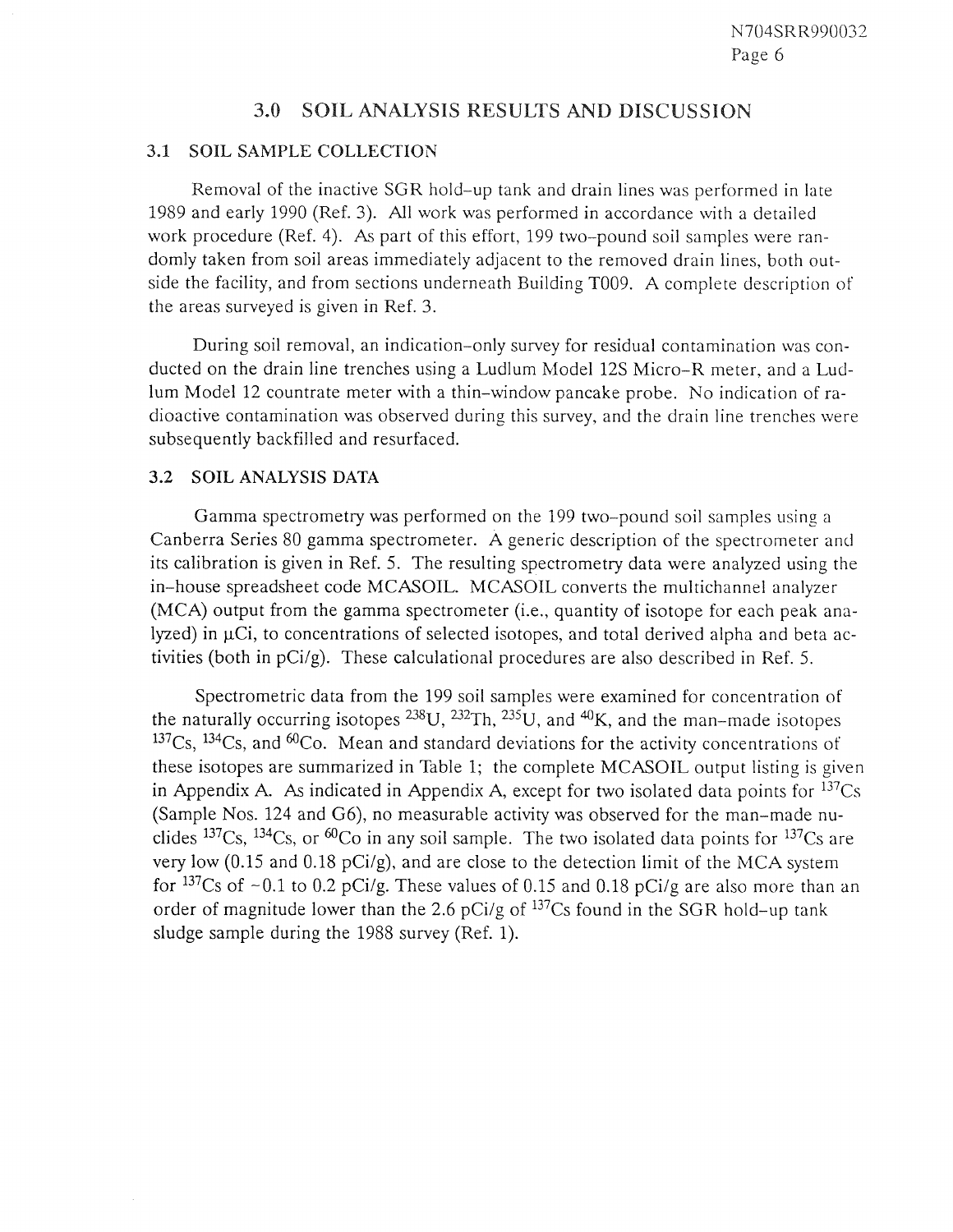| Radionuclide        | Mean<br>Value <sup>a</sup><br>(pCi/g) | Standard<br>Deviation <sup>b</sup><br>(pCi/g) |
|---------------------|---------------------------------------|-----------------------------------------------|
| Naturally occurring |                                       |                                               |
| $238$ $I$ J         | 0.64                                  | 0.24                                          |
| $2351$ J            | 0.02                                  | 0.03                                          |
| 232Th               | 0.97                                  | 0.36                                          |
| 40 <sub>K</sub>     | 15.3                                  | 5.6                                           |
| Man-made            |                                       |                                               |
| 137 <sub>Cs</sub>   | 0.0 <sup>c</sup>                      | 0.0                                           |
| $134$ Cs<br>$60$ Co | 0.0                                   | 0.0                                           |
|                     | 0.0                                   | 0.0                                           |
|                     |                                       |                                               |

Table 1. Summary of Gamma Spectrometry Data for All 199 T009 Drain Line Soil Samples

<sup>a</sup>Mean value of 199 soil data values (Appendix A). bStandard deviation  $(1\sigma)$  of distribution.

<sup>c</sup>Mean value includes two data points with values of 0.15 and 0.18 pCi/g, which were above the cutoff limit for the measuring equipment (see text). D635-0164

# **3.3 COMPARISON WITH BACKGROUND RADIONUCLIDE ACTIVITY** LEVELS **AT THE SSFL**

Because radionuclide activity, including the fission product  $137Cs$ , was observed in the inactive SGR hold-up tank sludge sample, it is instructive to examine the radionuclide data in Table 1 to determine if the measured activities are consistent with naturally occurring radioactivity levels at the SSFL. This will verify that no unobserved leaks occurred in the drain line system during its operation that may have contaminated the surrounding soil.

Background radionuclide activity is present at the SSFL, and elsewhere, as a result of several naturally occurring radionuclides and also from the man-made nuclide  $137Cs$ from radioactive fallout during the period of atmospheric nuclear weapons testing. Background values for radionuclide activity at the SSFL were independently measured as part of an Area N survey by Groundwater Resources Consultants (GRC), Inc. between July and October 1988 (Ref. 6). Measured background values for  $^{238}$ U,  $^{235}$ U,  $^{232}$ Th,  $^{137}$ Cs, and  $^{40}$ K from the survey are summarized in Table 2. The activity values in Table 2 are an average of data from three representative soil samples taken during the GRC survey.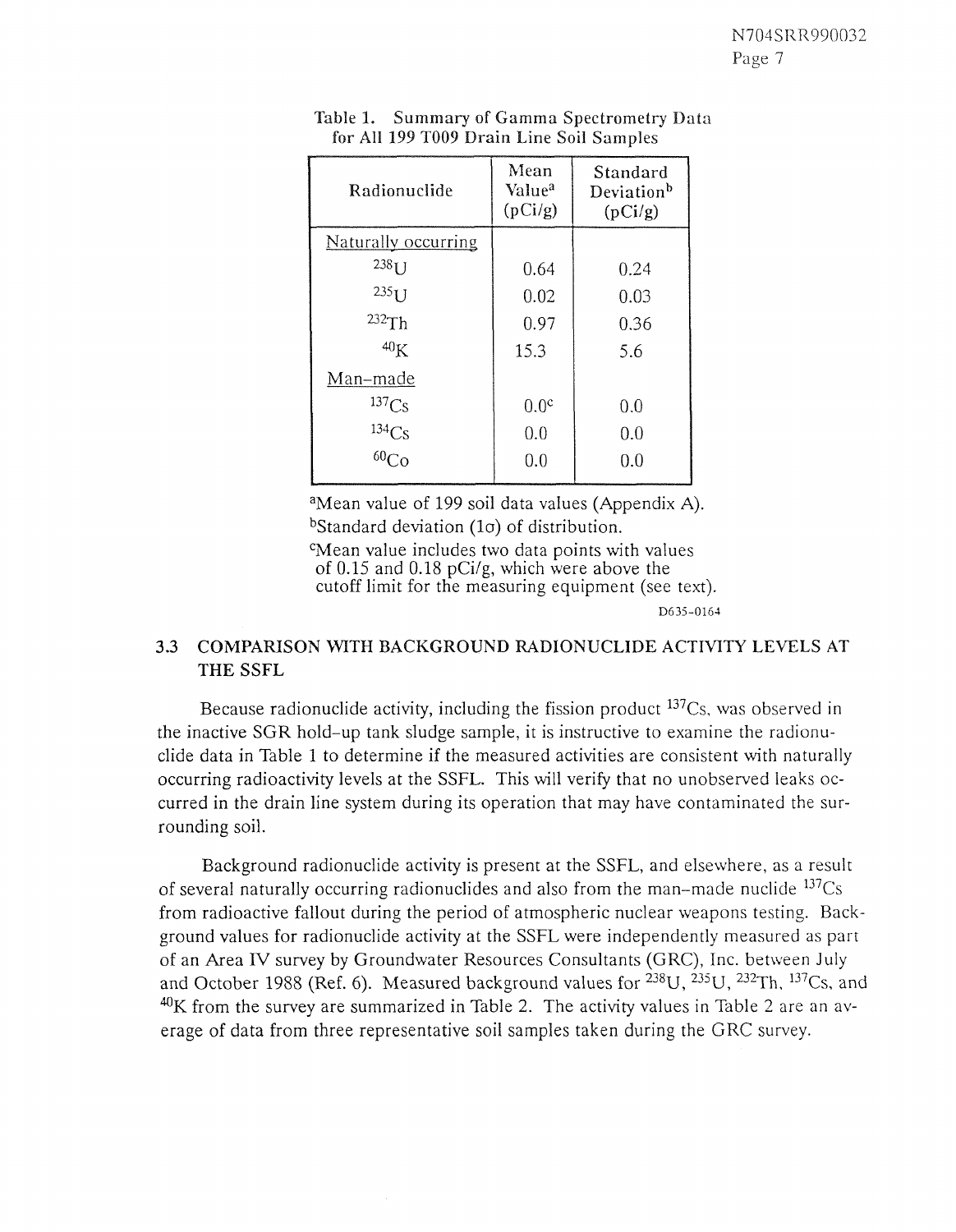Comparing the data in Tables 1 and 2 indicates that in each case the radionuclide values measured in the Building TOO9 soil are consistent although somewhat lower than the corresponding GRC values. The zero average  $137Cs$  value for the T009 soil samples in Table 1 may be attributed to that fact that the soil was taken from around the buried drain lines, and thus was underground and largely unaffected from any fallout. The measured ratio of  $^{235}U$  to  $^{238}U$  in the drain line soil is also consistent, within uncertainties, with the GRC measured ratio, and the expected naturally occurring activity ratio of 0.045 (Ref. 7) for these two isotopes.

Thus, the data show no increased residual activity either from the  $137Cs$  fission product, from the  $^{238}$ U and  $^{235}$ U fuel element isotopes, or from  $^{232}$ Th, which could have potentially contaminated the soil in the vicinity of the drain lines.

Although the comparison of the data in Tables 1 and 2 indicates that there is no residual radionuclide activity from  $^{137}Cs$ ,  $^{238}U$ , or  $^{235}U$  in the Building T009 drain line soil, the data do indicate some small systematic differences in the TO09 data and the corresponding background data determined by GRC. Figures 2, 3, and 4 show the ratio of  $238$ U,  $232$ Th, and  $235$ U with respect to the naturally occurring  $40$ K data, for each of the 199 soil samples plotted against the cumulative gaussian probability. The value of this type of graphical display is that it permits the identification of individual data points significantly outside the range expected for the distribution. For a perfectly "normal" (gaussian) distribution, the data values would fall on a straight line, with the mean value

| Isotope             | Mean<br>Value <sup>a</sup><br>(pCi/g) | Standard<br>Deviation <sup>b</sup><br>(pCig) |
|---------------------|---------------------------------------|----------------------------------------------|
| Naturally occurring |                                       |                                              |
| $238$ <sub>IJ</sub> | 1.1                                   | 0.3                                          |
| $235$ <sup>U</sup>  | 0.04                                  | 0.02                                         |
| 232Th               | 1.7                                   | 0.3                                          |
| 40 <sub>K</sub>     | 22                                    |                                              |
| <u>Man–made</u>     |                                       |                                              |
| $137C_S$            | 0.07                                  | 0.05                                         |

**Table 2. Summary of Background Soil Radionuclide Activity at the SSFL** 

Note: Data from Groundwater Resources Consultants (GRC) Report 8640M-77 (Ref. 6)

<sup>a</sup> Average of data from three representative soil samples.

bStandard deviation  $(1\sigma)$  of distribution.

D635-0164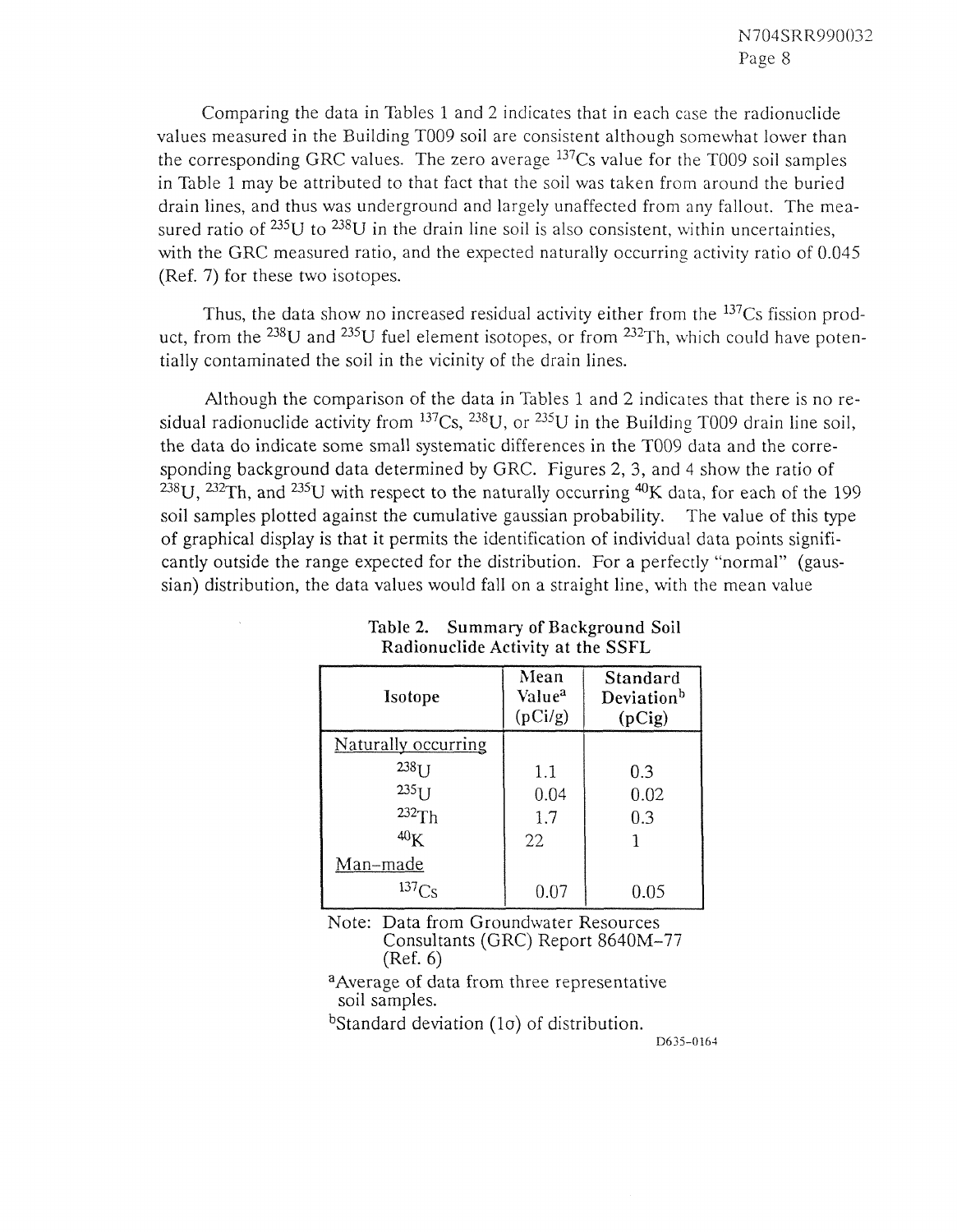

Figure 2. Measured <sup>238</sup>U/<sup>40</sup>K Ratio in T009 Drain Line Soil



Figure 3. Measured <sup>232</sup>Th/<sup>40</sup>K Ratio in T009 Drain Line Soil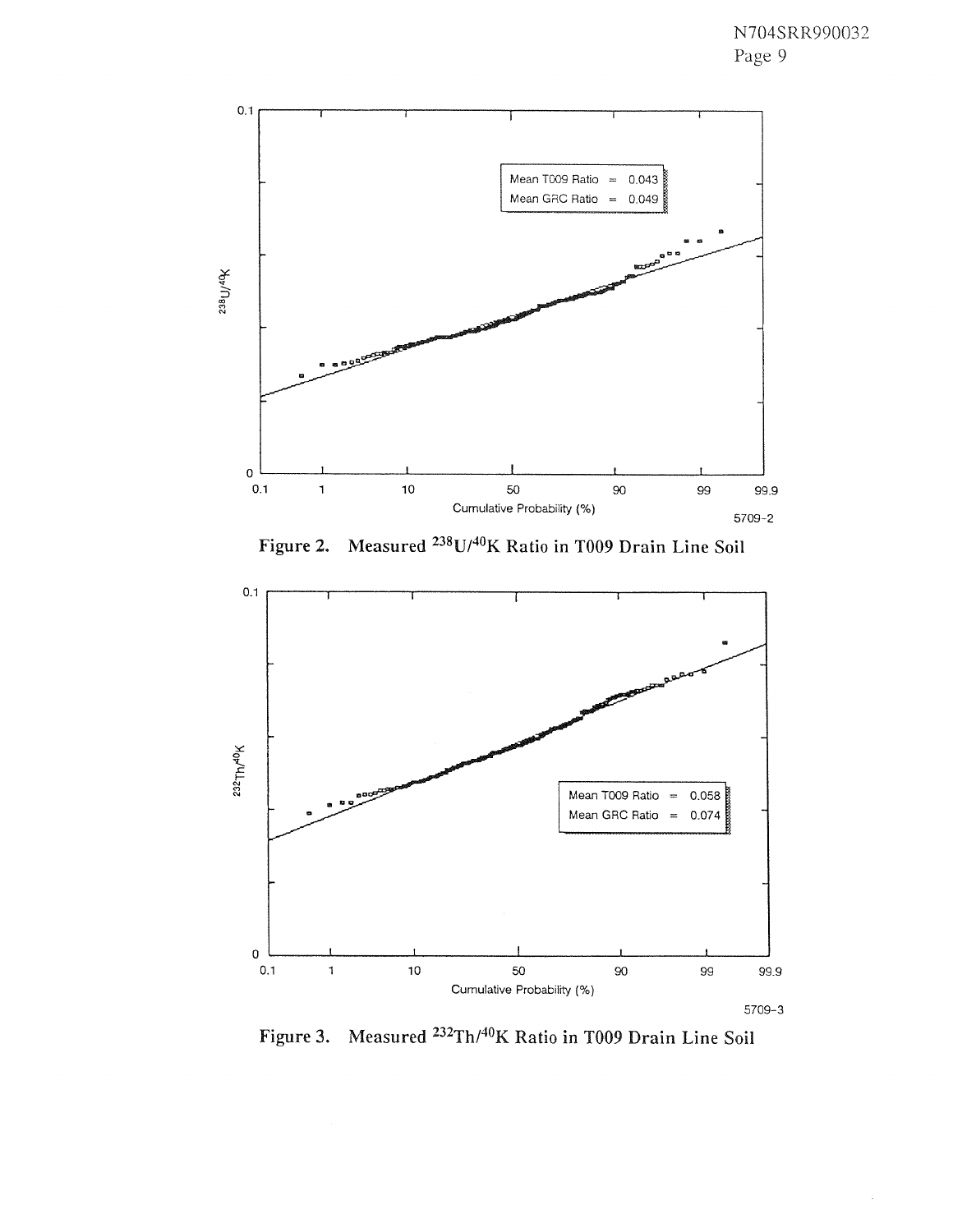

**Figure 4.** Measured <sup>235</sup>U/<sup>40</sup>K Ratio in T009 Drain Line Soil

occurring at the 50% point on the probability axis. For comparison, the mean ratio values for the TO09 data and the GRC data are also indicated inside each figure.

Figures 2 and 3 show distributions which are closely gaussian, with no outliers. The distribution in Figure 4, for <sup>235</sup>U, also shows no outliers but it is slightly skewed due to a large number of "zero" measurements. The mean isotope ratios obtained from the Building TO09 data, although being similar to the corresponding GRC values, are nonetheless consistently lower. These comparisons, therefore, suggest that there are some small energy-dependent sensitivity and/or calibration differences between the Canberra instrument used at the SSFL and the analysis system used by GRC Inc. These differences, however, have no effect on the overall conclusions reached from the data.

D635-0164/sjh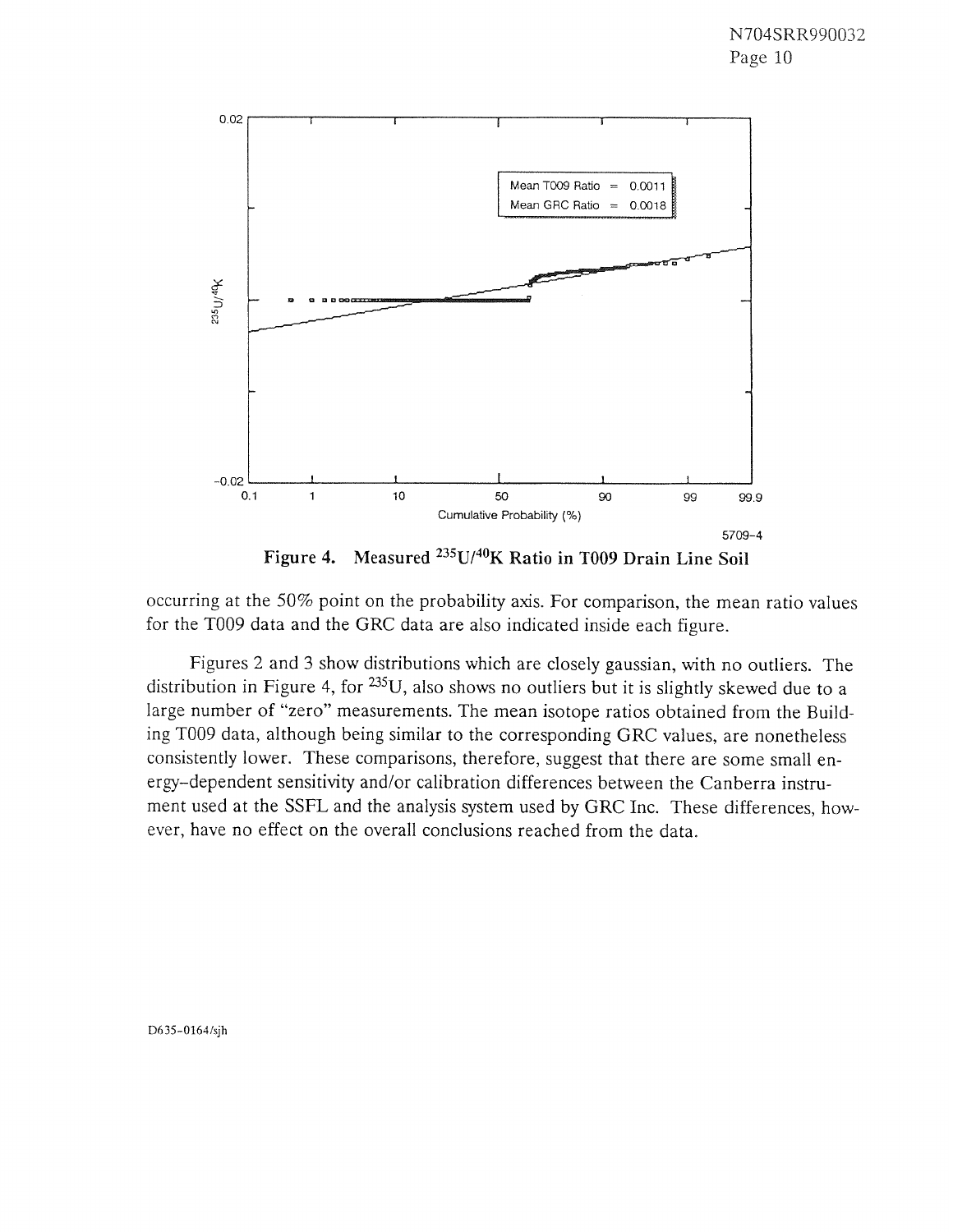# 4.0 CONCLUSIONS

In accordance with the recommendations of the Building TO09 radiological survey, the inactive SGR hold-up tank and associated drain line system were removed under Health Physics supervision for disposal at an authorized site. As part of this work, extensive soil samples were taken for subsequent gamma spectrometric analysis and the results were compared with background radionuclide activity levels at the SSFL. These analyses are reported here, and the following conclusions are drawn.

## **4.1 SPECIFIC CONCLUSIONS**

- 1. No residual levels of man-made radionuclides were observed in the TO09 drain line soil.
- 2. Measured naturally occurring radionuclide activity in the Building TOO9 drain line soil was comparable to (although slightly lower than) normal background levels measured independently in nearb'y soils at the SSFL.
- *3.* The slightly lower TO09 soil activity results compared to normal background levels are attributed to small variations in the sensitivity and/or calibration of the SSFL analysis system. '

## **4.2 OVERALL CONCLUSIONS**

- 1. Based on the results of the analyses reported here, the Building TO09 drain line soil is free of any residual radioactive contamination.
- *2.* Based on the results of the 1988 radiological survey of Building T009, the OMR side (interior western side) and the outside northwestern areas surveyed are acceptably free of residual radioactive contamination.
- 3. The interior western side and the exterior northwestern side are suitable for release for use without radiological restrictions.

D635-0164/sih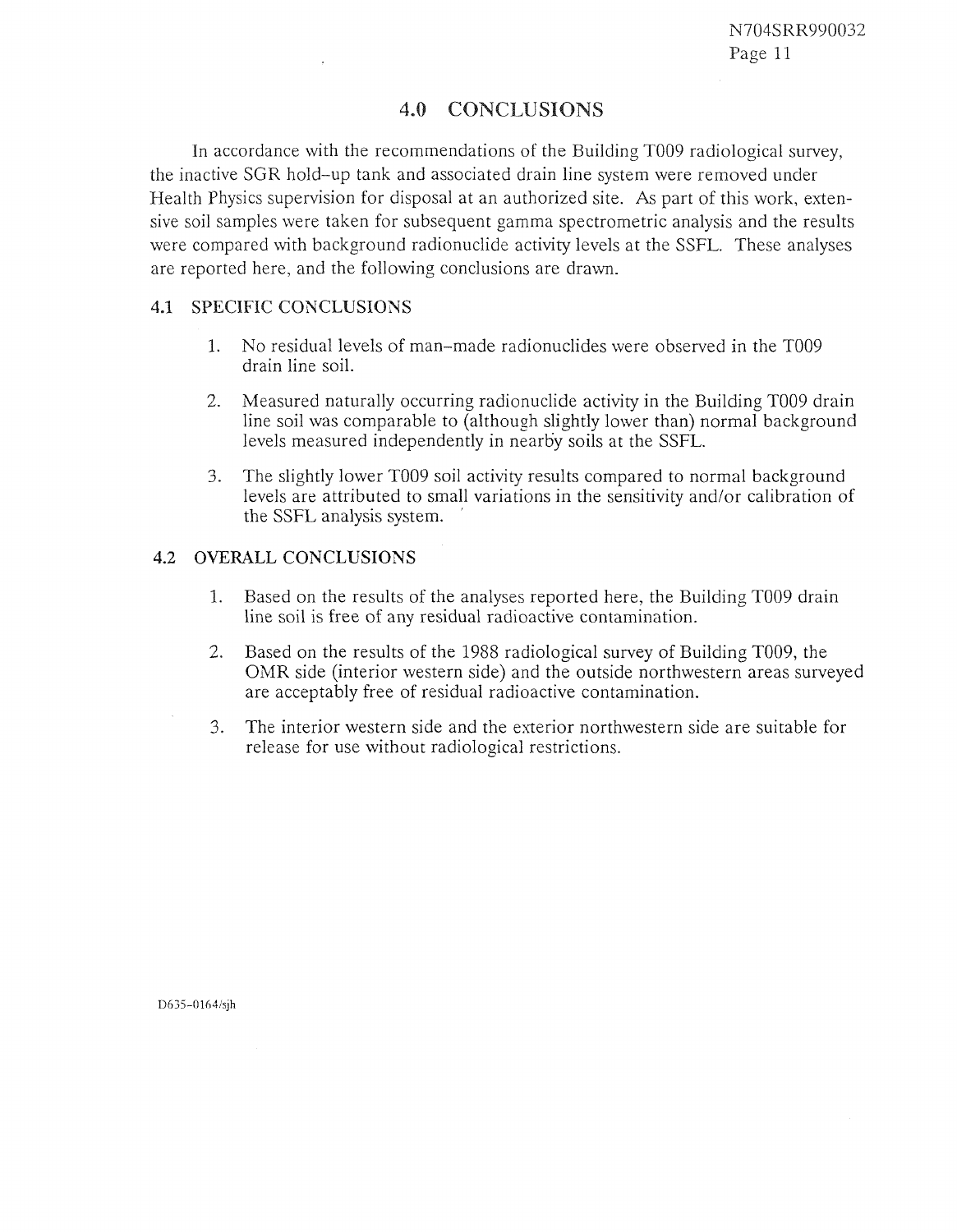## 5.0 REFERENCES

- 1. Chapman, J. A., "Radiological Survey of Building T009," GEN-ZR-0014, Rocketdyne Division, Energy Technology Engineering Center, Rockwell International, August 26, 1988.
- 2. Badger, F. H., and Tuttle, R. J., "Radiological Survey Plan for SSFL," 154SRR000001, Rocketdyne Division, Rockwell International, September 25, 1985.
- *3.* Klein, A., "Building TO09 Drain System Removal," NOOlTI000329, Rocketdyne Division, Rockwell International, August 22, 1990.
- 4. Parker, D. C., "SGR Liquid Drain Line System Removal, Building T009," 195D\VP000001, Rocketdyne Division, Rockwell International, October 10, 1989.
- 5. Chapman, J. A., "Radiological Survey of the Source and Special Nuclear Material Storage Vault - Bldg T64," GEN-ZR-0005, Energy Technology Engineering Center, Rockwell International, August 19, 1988.
- 6. "Investigation of Naturally Occurring Radionuclides in Rock, Soils and Groundwater - Santa Susana Field Laboratory, Ventura County, California," 8640M-77, Groundwater Resources Consultants, Inc., June 1, 1990.
- 7. Lederer, C. M. and Shirley, V. S. (Eds.), "Table of Isotopes," 7th ed., John Wiley, New York, 1978.

D635-0164/sjh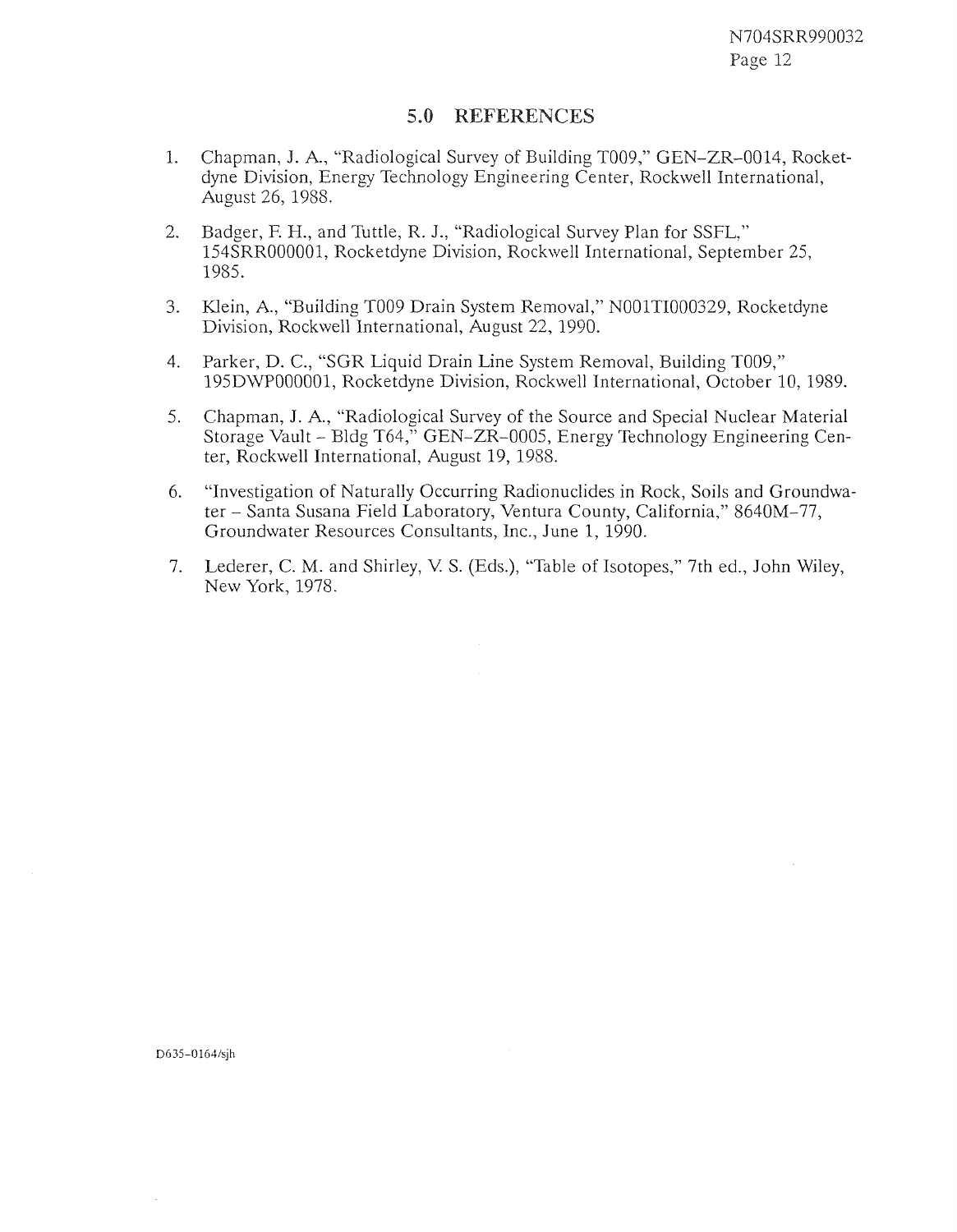### **APPENDIX A**

# DERIVED ALPHA, BETA, AND RADIONUCLIDE DATA FROM BUILDING T009 DRAIN LINE SOIL

During removal of the SGR hold-up tank and associated drain line system from Building T009, 199 two-pound samples were collected from the soil surrounding the drain lines. In each case, samples ranging in mass from  $\sim$  700 to 900 g were analyzed using a Canberra system as described in Ref. 2. Following analysis, the results were input to the MCASOIL spreadsheet, which calculated derived quantities for total alpha and total beta, and derived activities for selected man-made and naturally occurring radionuclides. A zero value in the data tables indicates that no photopeaks were detected above the detection limit of the Canberra multichannel analyzer. For  $137Cs$ , this detection limit was  $\sim 0.1$  to 0.2 pCi/g for the counting times used for the analyses.

D635-0164/sih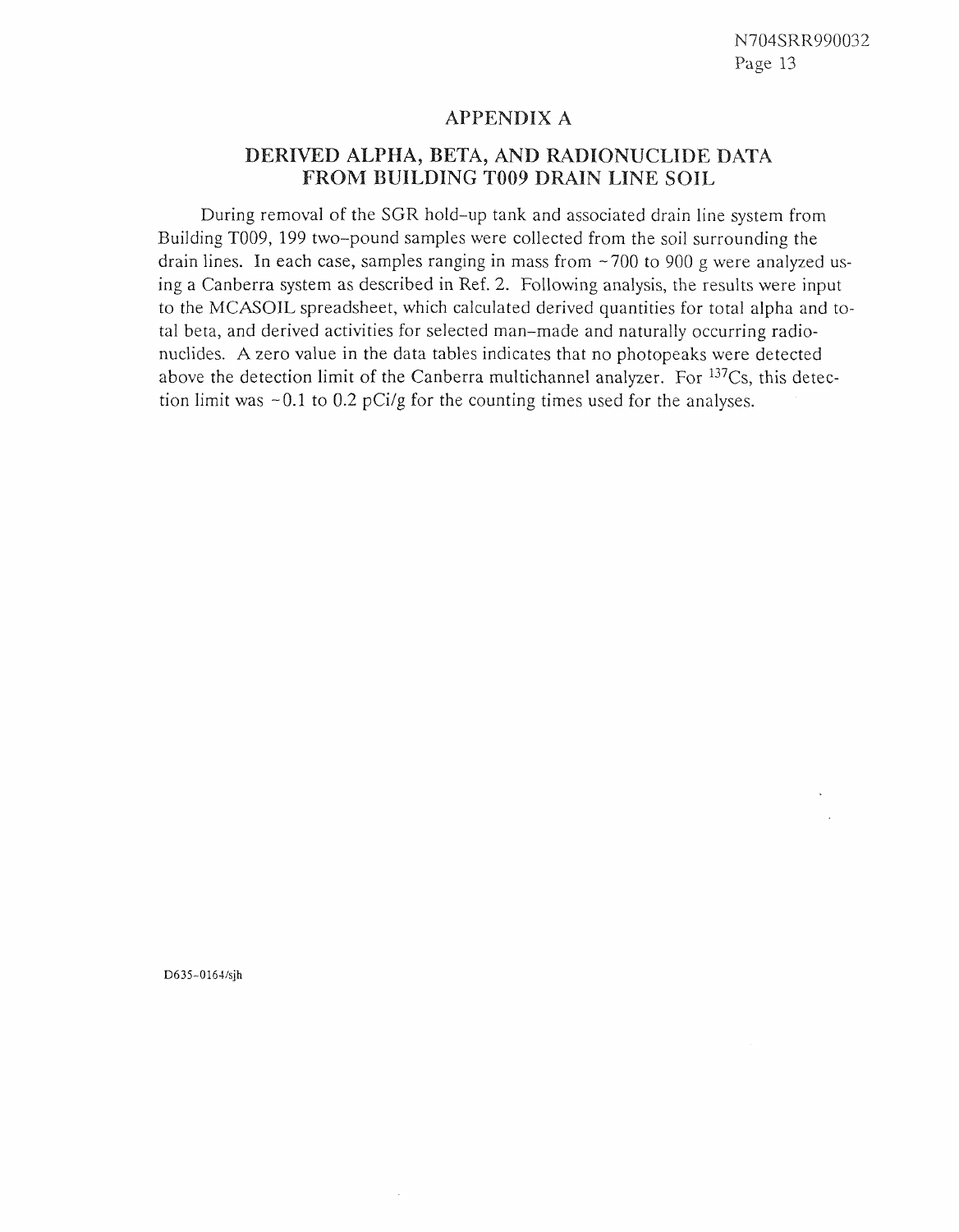25.58  $25.14$ 28.39 25.69  $21.24$ 26.53 26.56 27.44  $24.85$ 24.93 25.24 20.32  $24.17$ 24.00  $23.84$  $21.73$  $21.91$  $27.00$ 28.09  $24.53$ 19.92  $8*$  c41+6\*c42 6\*c41+4\*c42+4\*  $+7*$  c43 c43 + sum (c44:48) 23.57 20.91 Derived Beta pCi/g <u>ន</u> 12.88 11.89  $11.75$  $13.48$ 13.93  $12.11$ 11.92 10.60 9.65  $12.15$ 10.08  $12.59$ 11.62 8.64  $11.34$ 10.28 14.32  $14.57$ 9.18 11.79  $10.41$ 11.37 9.85 Derived Alpha pCl/g 49 88888888888888888888888  $c38*1e6/$ ଖ  $C_0 - 60$ **ooooooooooooooooooodddd**  48 88888888888888888888888  $c37*1e6/$ ပ္ပ **ooooooooooooooooooooooo**  Cs-134 47 88888888888888888888888  $c36*1e6/$ ပ္ပ **ooooooooooooooooooodddd**  Cs-137 46 picocuries per gram of each radionuciide  $c35*1e6/$ S 16.50 16.76 19.48 17.39  $13.85$ 16.34 16.50 14.19 16,10 15,08 17.57 17.68  $15.41$ 16.69 14.48 16.77  $17.71$ 13.39 15.16 13.89  $18.31$  $17,01$  $16.51$ K-40  $45$ c41\*.045 185.6 keV  $U - 235$  $U-238$ **ooooooooooooooooooodddd**  (from 44 g888%8gX888888%88868888  $c34*1e6/$ 186 keV δ, Ra-226) **ooooooooooooooooooodddd** U-235 (from  $43$  $0.74$ 0.95 0.98 0.89  $\overline{8}$ 0.79 1.05  $.09$  $\frac{9}{1}$ 1.07  $0.74$ 0.87  $1.10$  $c33*1e6/$ ပ္ပ  $\frac{1}{2}$  $1.15$  $1.13$  $.06$ 0.97  $\overline{5}$ 1.07 0.75 0.82  $0.81$ Th-232  $\boldsymbol{42}$  $c32*106/$ 0.65 0.67 0.67 0.87 0.69 0.53 0.71 0.55  $0.74$ 0.59 0.55 0.97 0.82 ပ္ပ  $0.74$ 0.63 0.73  $0.84$ 0.62 0.73  $\overline{5}$ 0.62 0.58 0.62 U-238  $\frac{1}{4}$ BUILDING TOO DRAIN LINE SOIL SAMPLES **009SOIL.XLS** (Samples Analyzed: 1/11/90 TO 1/18/90) 708.2 584.9 494.8 698.0 659.2 628.7 717.0 630.4 649.4 659.1 639.4 670.1 776.4 699.7 716.1 724.7 739.9 627.4 558.4 665.7 730.3 741.5 785.2 (grams) Mass  $\overline{a}$ 12 DUPLICATE 4 DUPLICATE Description Sample 39 Excel File:  $\overline{c}$ ă  $\mathfrak{S}$  $\frac{6}{1}$  $\sigma$  $\overline{ }$  $\ddot{a}$ 15  $\ddot{ }$  $\frac{8}{1}$ ٥Ļ g  $\mathbf{\alpha}$ ø ທ  $\omega$  $\overline{\sigma}$  $\sqrt{15}$  soll.  $\overline{23}$  soll. **SOIL SOIL SOIL SOIL SOIL** SOIL SOIL SOIL SOIL  $18$  soll. **SOIL**  $\overline{24}$  soll  $25$  soll  $\overline{26}$  soll. **SOIL SOIL** solL SOIL  $\frac{19}{19}$  soll.  $33$  soll SOIL  $\frac{1}{6}$  $\overline{\widetilde{2}}$  $\overline{32}$  $\overline{20}$  $\sqrt{21}$  $\sqrt{27}$  $\sqrt{\frac{8}{2}}$  $\sqrt{29}$  $\overline{3}$  $\sqrt{3}$  $\frac{1}{2}$  $13$  $\frac{1}{4}$  $\overline{17}$  $\sqrt{34}$  $\sqrt{35}$  $\overline{36}$ ್ თ  $\frac{1}{10}$  $\overline{\overline{1}}$  $\mathbf{\hat{z}}$ 4 <u> ທ</u>  $\ddot{\circ}$  $\infty$  $\overline{r}$ 

Table A-1. Gamma Spectrometry Data from Drain Line Soil Samples (Sheet 1 of 6) N704SRR990032

Page: 14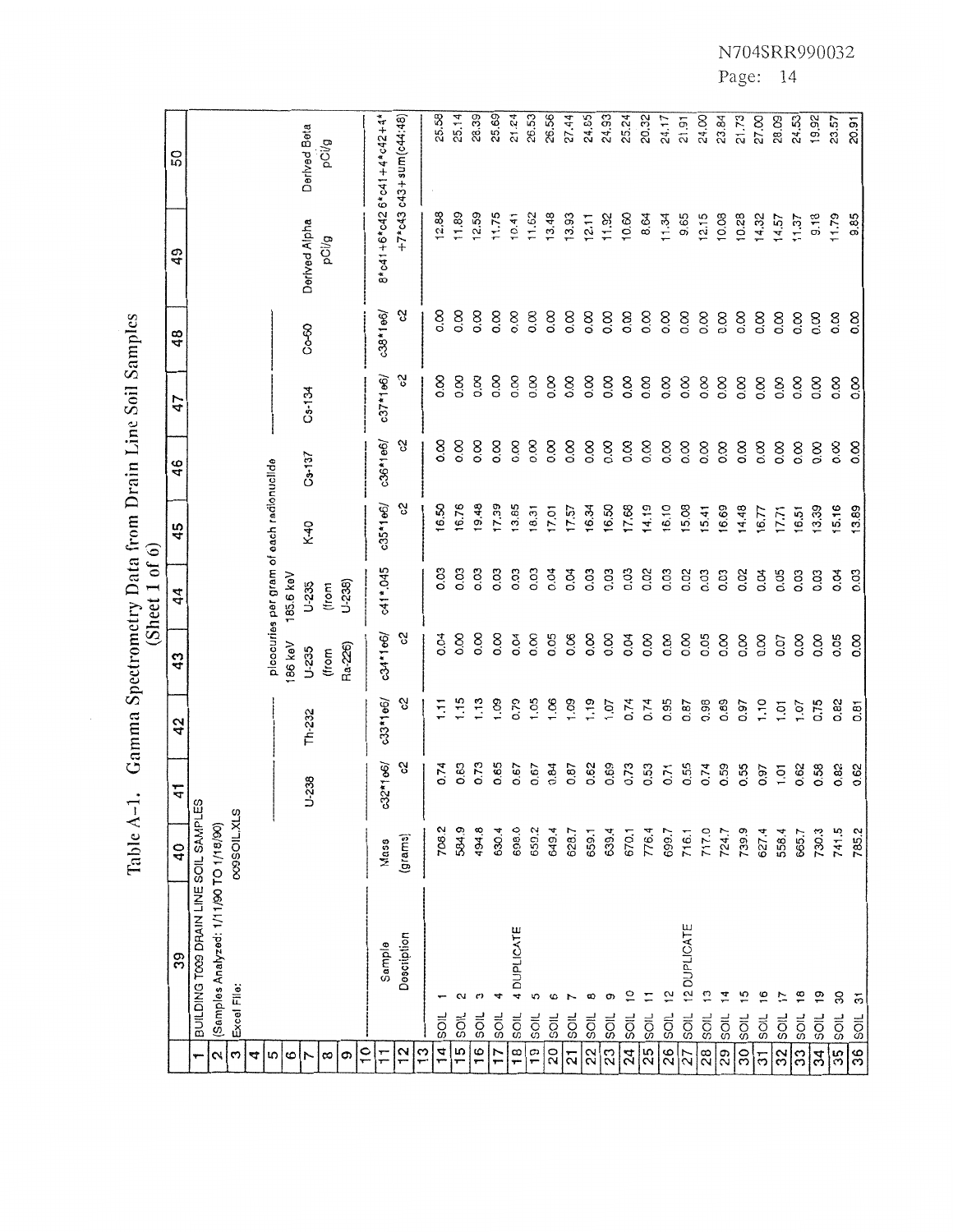Table A-1. Gamma Spectrometry Data from Drain Line Soil Samples<br>(Sheet 2 of 6)

|                |                | 39           | $\frac{1}{4}$ | $\mathbf{r}$      | 42             | 43             | 44             | 45                      | $\frac{6}{4}$  | 47             | 48             | $\frac{9}{4}$      | SO    |
|----------------|----------------|--------------|---------------|-------------------|----------------|----------------|----------------|-------------------------|----------------|----------------|----------------|--------------------|-------|
| 57             | <b>SOIL</b>    | 8            | 782.7         | 0.73              | စ်<br>ö        | 0.06           | <b>CO.O</b>    | 15.14                   | 8<br>o         | 8.00           | δ<br>S         | 11.15              | 23.05 |
| $\frac{8}{3}$  | <b>SOIL</b>    | $\mathbb{S}$ | 785,8         | 0.57              | <b>8.00</b>    | $\frac{8}{5}$  | 0.03           | 3.81                    | $\frac{8}{5}$  | 8 <sub>c</sub> | $\frac{8}{10}$ | 9.35               | 20.45 |
| 39             | soll           | रू           | 726.3         | 0.48              | 0.69           | 8 <sub>o</sub> | 0.02           | 4,68                    | $\frac{8}{2}$  | 8 <sub>o</sub> | $\frac{8}{2}$  | 795                | 20.32 |
| $\frac{1}{4}$  | <b>SOLL</b>    | న            | 724.2         | 0.58              | 0.79           | 8s             | 0.03           | 4.64                    | 8.00           | 8 <sub>o</sub> | 8.co           | 8.36               | 21.30 |
| $\frac{1}{4}$  | $\overline{5}$ | 8            | 691.3         | 0.49              | 0.79           | $\frac{8}{2}$  | 0.02           | 14.14                   | $\frac{8}{9}$  | $\frac{8}{2}$  | 8.o            | 8.62               | 20.23 |
| 42             | $\frac{1}{2}$  |              | 772.7         | 0.54              | 0.71           | $\frac{8}{5}$  | 0.02           | 13.33                   | 8 <sub>0</sub> | $\frac{8}{2}$  | 8.oo           | 8.56               | 19,42 |
| 43             | $rac{1}{20}$   | ఇ            | 725.2         | 0.56              | 0.89           | $\frac{8}{5}$  | $\frac{5}{2}$  | 14.97                   | 8.co           | $\frac{8}{2}$  | 8 <sub>o</sub> | 5.7                | 21.88 |
| $\frac{4}{4}$  | $\frac{1}{5}$  | ్లె          | 728.9         | 0.64              | 0.70           | $\frac{8}{2}$  | 0.03           | 14.97                   | $\frac{8}{6}$  | $\frac{8}{10}$ | $\frac{8}{2}$  | $\frac{8}{9}$      | 21.62 |
| 45             | soil           | ្            | 738.9         | 0.70              | $\overline{C}$ | 0.05           | 0.03           | 14,50                   | $\frac{8}{5}$  | $\frac{8}{2}$  | 8.o            | 10.65              | 22.06 |
| 46             | $\overline{5}$ |              | 713.5         | 0.65              | 0.63           | $\frac{8}{5}$  | 0.03           | 14,98                   | 8.o            | 8 <sub>o</sub> | 8.co           | 8.99               | 21.43 |
| $\frac{1}{4}$  | $\frac{1}{5}$  |              | 819.6         | $\overline{0.71}$ | $\frac{3}{2}$  | $\frac{8}{3}$  | 0.03           | 14.97                   | $\frac{8}{10}$ | $\frac{8}{5}$  | $\frac{8}{9}$  | 12.18              | 23.57 |
| 48             | ics            |              | 704.9         | 0.59              | 1.16           | $\frac{8}{2}$  | $\frac{03}{2}$ | 6.87                    | 8 <sub>o</sub> | 8              | 8.o            | 11.70              | 25.09 |
| $\overline{a}$ | $\overline{5}$ | 3            | 761.1         | 0.58              | 8.<br>0.86     | $\frac{8}{2}$  | co.o           | 15.59                   | 8.oo           | 8 <sub>o</sub> | 8s             | 9.85               | 22.58 |
| 50             | sol            | 53           | 661.3         | 0.66              | $\overline{5}$ | $\frac{8}{5}$  | ვ<br>ი         | 15.71                   | 8 <sub>o</sub> | 0.00           | 8 <sub>o</sub> | 11.34              | 23.74 |
| 5              | <b>SOIL</b>    | 8            | 776.0         | 0.68              | 8<br>1.09      | 0.04           | ို့            | 15.05                   | $\frac{8}{2}$  | $\frac{8}{9}$  | 8.o            | 12.24              | 23.66 |
| 52             | $\overline{5}$ | 5            | 818.2         | 0.92              | $\overline{1}$ | 80.04          | 0.04           | 15.28                   | $\frac{8}{2}$  | $\frac{8}{2}$  | 8<br>o         | 14.25              | 25.41 |
| 53             | <b>SOIL</b>    | 3            | 677.2         | 0.76              | $\frac{8}{1}$  | 0.04           | 0.03           | 15.80                   | 8.co           | δs             | 8.o            | 12.67              | 24.76 |
| $\mathbf{z}$   | <b>SOIL</b>    | 58 DUPLICATE | 693.2         | 0.58              | 1,03           | $\frac{8}{2}$  | 0.03           | 13.80                   | $\frac{8}{2}$  | $\frac{8}{1}$  | $\frac{8}{9}$  | 10.83              | 21.44 |
| 55             | <b>SOIL</b>    | 59A          | 640.8         | 0.90              | 1,15           | $\frac{8}{2}$  | $\frac{8}{3}$  | 15.79                   | $\frac{8}{2}$  | $\frac{8}{2}$  | o.oo           | 14.52              | 26.07 |
| 56             | soll           | 60A          | 808.6         | 0.60              | 0.99           | 0.04           | 0.03           | 15.09                   | 0.00           | 8 <sub>c</sub> | 8.00           | 11,00              | 22.83 |
| 57             | Sol            | 8            | 705.4         | 0.55              | 28             | 8.oo           | 0.02           | 18.43                   | 800            | $\frac{8}{2}$  | $\frac{8}{10}$ | 9.44               | 25.11 |
| 58             | $rac{1}{2}$    | ි            | 739.0         | 0.67              | $\frac{5}{2}$  | $\frac{8}{9}$  | 0.03           | 14.29                   | 0.00           | $\frac{8}{2}$  | $\frac{8}{2}$  | 11.42              | 22.38 |
| 59             | $\overline{5}$ | 3            | 690.5         | 0.73              | 0.79           | 0.05           | 0.03           |                         | 8 <sub>o</sub> | $\frac{8}{2}$  | $\frac{8}{2}$  | 10.89              | 23.54 |
| <b>GO</b>      | $rac{1}{5}$    | 65           | 752.3         | 0.67              | 0.87           | 0.04           | 0.03           | 15.79<br>17.03<br>17.37 | 8 <sub>0</sub> | 8.             | 8.o            | 10.83              | 24.70 |
| 6              | $\overline{5}$ | ς            | 613.0         | 0.66              | $\frac{8}{1}$  | 8 <sub>o</sub> | $\frac{3}{2}$  |                         | $\frac{8}{2}$  | $\frac{8}{10}$ | $\frac{8}{10}$ | $11.80$<br>$12.05$ | 25.71 |
| 62             | sor            |              | 678.5         | 0.81              | 0.87           | 0.05           | 0.04           | 16.89                   | 8 <sub>o</sub> | $\frac{8}{2}$  | $\frac{8}{2}$  |                    | 25.47 |
| 63             | sol            |              | 665.2         | 0.70              | $\frac{8}{1}$  | $\frac{8}{2}$  | 0.03           | 17.03                   | 0.00           | 0.00           | 8 <sub>0</sub> | 11.60              | 25.26 |
| 64             | $\overline{5}$ |              | 650.7         | 0.68              | 0.94           | $\frac{8}{2}$  | 0.03           | 16.81                   | 8 <sub>o</sub> | $\frac{8}{2}$  | 8 <sub>c</sub> | 11.07              | 24.67 |
| 65             | $\overline{5}$ |              | 774.0         | 0.52              | 0.82           | $\frac{8}{2}$  | 0.02           | 15.02                   | 0.00           | 8              | 8 <sub>o</sub> | 9.12               | 21.47 |
| 66             | <b>SOIL</b>    | 52           | 710.0         | 0.58              | 0.96           | $\frac{8}{2}$  | So             | 17.55                   | $\frac{8}{2}$  | 8 <sub>o</sub> | 8 <sub>o</sub> | 10.44              | 24.93 |
| 67             | <b>SOIL</b>    | 26           | 679.5         | 0.92              | 1.18           | 0.06           | $\alpha$       | 3.73                    | $\frac{8}{5}$  | 8.oo           | $\frac{8}{5}$  | 14.85              | 24.24 |
| 68             | $rac{1}{2}$    |              | 717.9         | 0.71              | $\frac{1}{2}$  | 0.05           | 0.03           | 5.17                    | 8 <sub>o</sub> | $\frac{8}{9}$  | 8 <sub>o</sub> | 12.82              | 24.19 |
| 69             | $rac{1}{2}$    |              | 612.4         | 0.80              | $rac{8}{1}$    | $\frac{8}{2}$  | $\frac{9}{9}$  | 17.41                   | $\frac{8}{2}$  | $\frac{8}{9}$  | 8 <sub>o</sub> | 13.37              | 26.85 |
| 70             | <b>SOIL</b>    |              | 636.1         | 0.88              | $\frac{3}{2}$  | 0.05           | ρ.<br>Ο        | 7.70                    | 8 <sub>o</sub> | 8 <sub>o</sub> | 8 <sub>o</sub> | 13.64              | 27.38 |
| $\overline{r}$ | <b>SOIL</b>    | 8            | 771.2         |                   | 573            | $\frac{8}{5}$  | g              | 5.14                    | 8.o            | 8 <sub>o</sub> | 8s             | 8.93               | 21.50 |
|                | $72$ soll      | BO DUPLICATE | 641.3         | 0.57<br>0.74      | $\frac{8}{1}$  | $\frac{8}{9}$  | $\frac{3}{2}$  | 18.46                   | $\frac{8}{6}$  | $\frac{8}{5}$  | $\frac{8}{9}$  | 13.35              | 27.85 |

N704SRR990032

Page: 15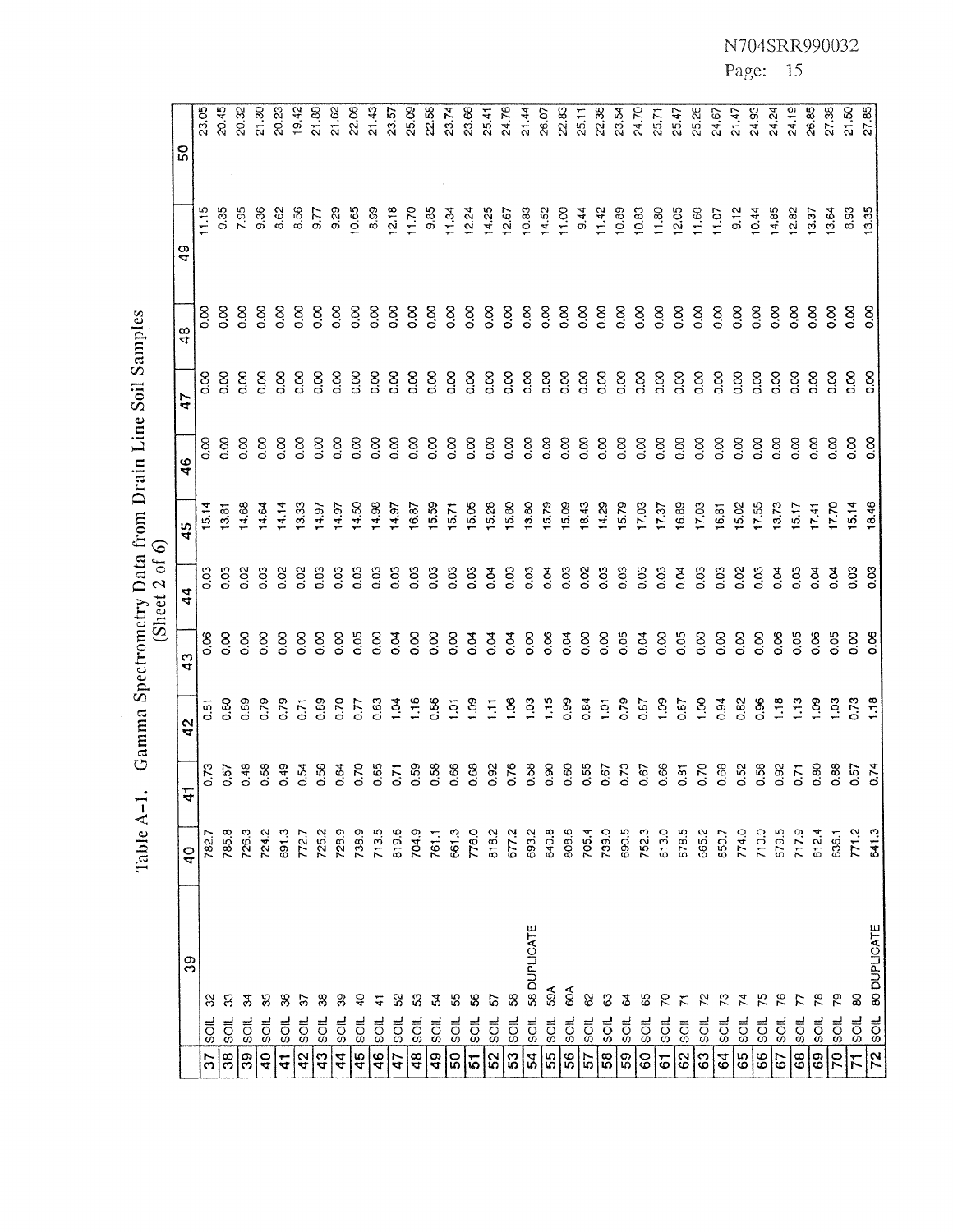Table A-1. Gamma Spectrometry Data from Drain Line Soil Samples<br>(Sheet 3 of 6)

|                     |                                         | 39 | $\frac{0}{4}$ | $\mathbf{4}$   | 42               | 43             | $\boldsymbol{4}$            | 45                            | 46             | 47             | 48             | $\mathfrak{a}_{\mathfrak{p}}$ | 5O             |
|---------------------|-----------------------------------------|----|---------------|----------------|------------------|----------------|-----------------------------|-------------------------------|----------------|----------------|----------------|-------------------------------|----------------|
| 73                  | $\infty$<br>5<br>S                      |    | 792.          | 0.61           | 0.76             | $\frac{8}{5}$  | ვ<br>ა                      | 14.42                         | 8<br>co        | 8<br>co        | 8 <sub>0</sub> | 9.46                          | 21.17          |
| $\mathbf{z}$        | 5<br>$\overline{5}$                     |    | 811.9         | $\frac{5}{9}$  | <b>880</b>       | 8.oo           | 0.02                        | 14.62                         | $\frac{8}{2}$  | 0.00           | $\frac{8}{2}$  | 8,43                          | <u>ಜ</u>       |
| $\overline{75}$     | 3<br>sol                                |    | 789.6         | 0.61           | 0.68             | 8 <sub>c</sub> | ို့                         | 14.55                         | $\frac{8}{9}$  | 8 <sub>o</sub> | 8 <sub>o</sub> | 8.95                          | 20.95          |
| $\overline{76}$     | इ<br>$\overline{5}$                     |    | 774.1         | 0.57           | 0.81             | 8 <sub>o</sub> | CO <sub>3</sub>             | 13.97                         | $\frac{8}{5}$  | 8 <sub>o</sub> | 8 <sub>c</sub> | $rac{4}{9}$                   | 20.65          |
| 77                  | 85<br>$\overline{5}$                    |    | 800.7         | 0.69           | 0.66             | 0.05           | ვ<br>ა                      | 14,58                         | 8 <sub>o</sub> | 8 <sub>o</sub> | 8.00           | $\frac{5}{9}$                 | 21.59          |
| 78                  | \$<br><b>SOIL</b>                       |    | 804.3         | 0.58           | 8.o              | $\frac{8}{2}$  | COO                         | 14.32                         | $\frac{8}{9}$  | 8 <sub>o</sub> | $\frac{8}{2}$  | 9.45                          | 21,03          |
| 79                  | e)<br>$rac{1}{2}$                       |    | 815,7         | <u>රි</u>      | 0.84             | 8 <sub>o</sub> | ို့                         | 14.91                         | 8.o            | 8 <sub>o</sub> | $\frac{8}{2}$  | 0.14                          | 22.12          |
| 8                   | 8<br>sol                                |    | 823.2         | <b>SS</b>      | 0.73             | 8 <sub>o</sub> | 0.02                        | 14.22                         | $\frac{8}{9}$  | $\frac{8}{2}$  | $\frac{8}{2}$  | 5.77                          | 20.46          |
| $\overline{a}$      | 8<br>SOIL                               |    | 792.0         | 0.56           | 0.92             | 8<br>o         | 8<br>co                     | 15.36                         | $\frac{8}{2}$  | $\frac{8}{2}$  | $\frac{8}{2}$  | 9.95                          | 2.39           |
| 82                  | 8<br>$rac{1}{2}$                        |    | 778,8         | 0.82           | C.D              | 8.0            | 5 <sub>o</sub>              | 14.04                         | $\frac{8}{2}$  | 8 <sub>0</sub> | $\frac{8}{10}$ | 11.60                         | 22.32          |
| ္က                  | $\overline{\sigma}$<br>sot              |    | 782.6         | 0.41           | 0.81             | 8 <sub>o</sub> | 0.02                        | 15.08                         | $\frac{8}{2}$  | 8 <sub>0</sub> | 8.o            | $\overline{6}$                | 12.02          |
| $ \mathfrak{A} $    | 8<br><b>SOIL</b>                        |    | 772.4         | 0.48           | 0.72             | 8 <sub>c</sub> | 0.02                        | 15.75                         | 8 <sub>o</sub> | 8 <sub>o</sub> | 8 <sub>0</sub> | 8.15                          | 21.52          |
| $\overline{85}$     | $\overline{8}$<br>SOIL                  |    | 603.9         | 0.60           | 0.97             | 8 <sub>o</sub> | 0.03                        | 15.89                         | $\frac{8}{2}$  | 8 <sub>o</sub> | 8 <sub>o</sub> | 10.60                         | 23.38          |
| 86                  | $\frac{5}{2}$<br><b>JICS</b>            |    | 717.4         | 0.45           | 0.73             | 8.oo           | 0.02                        | 13.43                         | 800            | 8 <sub>0</sub> | $\frac{8}{2}$  | 7.97                          | 19.06          |
| $\mathbf{g}$        | $\frac{8}{2}$<br><b>SOIL</b>            |    | 736,9         | $\frac{3}{2}$  | 800              | 8 <sub>o</sub> | 0.02                        | 14.33                         | 0.00           | $\frac{8}{2}$  | 8.o            | 9.64                          | 21.13          |
| $\bf{88}$           | $\frac{2}{5}$<br><b>SOIL</b>            |    | 776.0         | 0.62           | 0.55             | $\frac{8}{2}$  | 8                           | 11.32                         | $\frac{8}{2}$  | $\frac{8}{2}$  | 8.oo           | 8.26                          | 17.26          |
| $\mathbf{g}$        | $\bar{z}$<br><b>SOIL</b>                |    | 766.2         | 0.62           | 0.76             | 0.04           | CO <sub>3</sub>             | 13.90                         | $\frac{8}{2}$  | $\frac{8}{10}$ | $\frac{8}{2}$  | 9.80                          | 20,85          |
| <b>G</b>            | ξ<br>$rac{1}{2}$                        |    | 725.2         | 0.49           | 0.78             | $\frac{8}{9}$  | 0.02                        | 13.24                         | 8.oo           | 0.00           | 0.00           | 8.58                          | 19.31          |
| $\overline{\omega}$ | ខ្ទ<br><b>SOIL</b>                      |    | 624.8         | <b>80</b>      | 0.81             | 8.0            | $\alpha$                    | 15.67                         | $\frac{8}{2}$  | 0.00           | 8.0            | 11.71                         | 24.01          |
| 92                  | ši<br><b>SOIL</b>                       |    | 816.1         | 0.49           | $\tilde{\omega}$ | 0.00           | $\frac{8}{2}$               | 14.81                         | 8 <sub>o</sub> | 8 <sub>0</sub> | 0.00           | 8.49                          | 20.81          |
| $\mathbf{g}$        | <u>ب</u><br><b>SOIL</b>                 |    | 765.9         | 0.54           | 0.81             | 8 <sub>o</sub> | $\frac{8}{2}$               | 14.47                         | $\frac{8}{2}$  | 8 <sub>o</sub> | $\frac{8}{3}$  | 9.19                          | 20.99          |
| 54                  | <b>SOIL</b>                             |    | 797.2         | 0.59           | 0.92             | 8.o            | $\frac{3}{2}$               | 13.55                         | $\infty$       | 8 <sub>o</sub> | $\frac{8}{2}$  | 10.21                         | $\omega$ .77   |
| 95                  | SOIL                                    |    | 736.6         | <b>350</b>     | 0.96             | 0.03           | So                          | 13.94                         | $\frac{8}{5}$  | 8<br>0.0       | $\frac{8}{2}$  | 10.65                         | 21.43          |
| 96                  | $\tilde{z}$<br>sol                      |    | 774.7         | 0.54           | 0.81             | $\frac{8}{2}$  | 0.02                        | 11.40                         | 0.15           | $\infty$       | $\frac{8}{2}$  | 9.20                          | 18.07          |
| 5                   | <u>52</u><br>soll                       |    | 774.0         | 0.63           | 0.85             | 8 <sub>o</sub> | g                           | 13.58                         | 8 <sub>o</sub> | 8.0            | 8.00           | 10.10                         | 20.76          |
| $\frac{8}{3}$       | 126<br><b>SOIL</b>                      |    | 779.9         | 0.51           | 0.79             | 8 <sub>c</sub> | 0.02                        | 10.28                         | 8.o            | 8 <sub>0</sub> | $\frac{8}{2}$  | 8.85                          | 16.54          |
| 99                  | ន<br><b>SOIL</b>                        |    | 698.9         | 0.52           | 0.96             | $\frac{8}{2}$  | $\overline{0}$ .            | 15.73                         | 8.o            | 8 <sub>o</sub> | $\frac{8}{2}$  | 9.90                          | 22.69          |
| $\overline{100}$    | $\overline{5}$<br><b>SOIL</b>           |    | 623.2         | 0.76           | 1.10             | 0.05           | $\frac{3}{2}$               | 16.34                         | 8.o            | 8              | $\infty$       | 13.02                         | 25.52          |
| 101                 | 152<br>lisoil.                          |    | 672.7         | 0.82           | 1.13             | $\infty$       | $\mathfrak{L}_{\mathbf{0}}$ | 14.48                         | $\frac{8}{2}$  | $\frac{8}{2}$  | $\frac{8}{2}$  | 13.37                         | 23.98          |
| 102                 | $\frac{53}{2}$<br><b>SOIL</b>           |    | 691.5         | 0.82           | 101              | 0.05           | 0.04                        | 4.30                          | 8.             | $\frac{8}{5}$  | $\frac{8}{2}$  | 13.33                         | 23.73          |
| $\overline{103}$    | $\frac{1}{2}$<br><b>SOIL</b>            |    | 707.8         | 0.87           | $\frac{8}{1}$    | $\frac{8}{5}$  | 0.04                        | 14.30                         | 8.             | 8.             | 8 <sub>o</sub> | 13.88                         | 24.13          |
|                     | 55<br>$104$ <sub>sol</sub>              |    | 724.5         | 0.68           | 0.82             | ρö             | $\frac{3}{2}$               | 13.71                         | $\frac{8}{5}$  | 8.             | 8 <sub>o</sub> | 10.62                         | 21.25          |
| 105                 | $\frac{8}{5}$<br><b>SOIL</b>            |    | 705.2         | $\frac{5}{10}$ | 0.88             | $\frac{8}{2}$  | $\frac{8}{2}$               | 12.32                         | $\frac{8}{5}$  | 8.             | 8 <sub>o</sub> | 9.39                          | 18.94          |
|                     | 8<br>$106$ <sub>soll</sub>              |    | 816.8         | 0.47           | 0.70             | $\frac{8}{9}$  | o.co                        |                               | 8 <sub>o</sub> | 8s             | 0.00           | 8.02                          | 17.28          |
|                     | $\frac{6}{16}$<br>$107$ soll            |    | 758.8         | 0.54           | Ξ                | 8.             | 8<br>8<br>9<br>9            | $11.59$<br>$15.75$<br>$13.38$ | 8 <sub>o</sub> | $\frac{8}{9}$  | 8.00           | 11.00                         | 23.46<br>20.05 |
|                     | 162<br>$\overline{108}$ <sub>soll</sub> |    | 739.7         | 3<br>0.53      | 0.85             | ္ထိ            |                             |                               | 8              | 8 <sub>o</sub> | 8 <sub>o</sub> | 3.53                          |                |

N704SRR990032

# Page: 16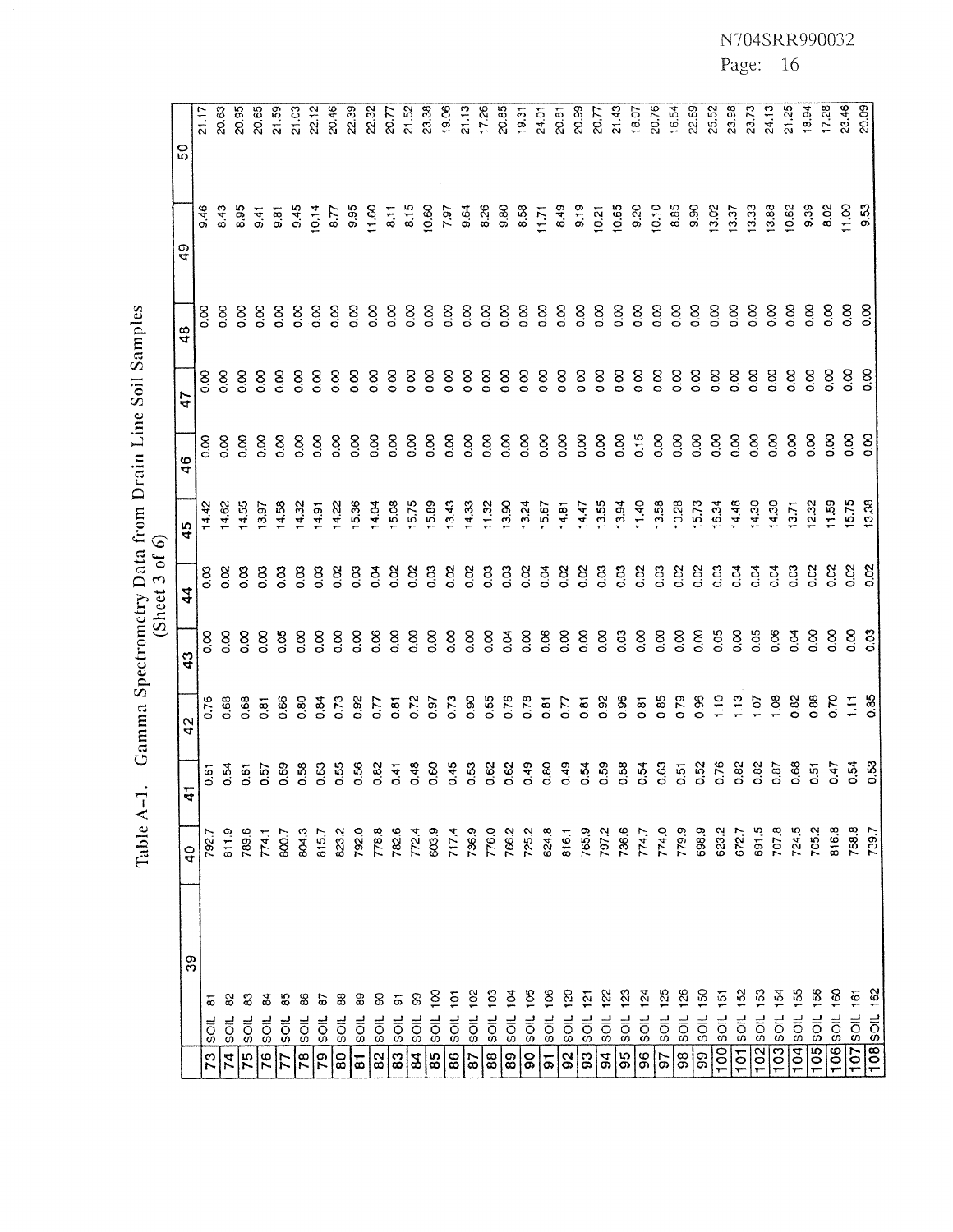|     | 39                        | 40    | 41   | 42   | 43   | 44   | 45    | 46   | 47   | 48   | 49    | 50    |
|-----|---------------------------|-------|------|------|------|------|-------|------|------|------|-------|-------|
|     | 109 SOIL 1000             | 800.7 | 0.54 | 0.62 | 0.04 | 0.02 | 10.49 | 0.00 | 0.00 | 0.00 | 8.26  | 16.35 |
|     | 110 SOIL 1001             | 756.6 | 0.67 | 0.68 | 0.00 | 0.03 | 14.14 | 0.00 | 0.00 | 0.00 | 9.49  | 20.95 |
| 111 | <b>SOIL 1002</b>          | 807.5 | 0.52 | 0.65 | 0.00 | 0.02 | 14.90 | 0.00 | 0.00 | 0.00 | 8.12  | 20.69 |
|     | 112 SOIL G1               | 667.4 | 0.59 | 0.88 | 0.00 | 0.03 | 15.93 | 0.00 | 0.00 | 0.00 | 10.03 | 23.04 |
|     | $113$ SOIL G <sub>2</sub> | 680.9 | 0.61 | 0.86 | 0.00 | 0.03 | 15,78 | 0.00 | 0.00 | 0.00 | 10.04 | 22.90 |
|     | 114 SOIL G3               | 631.7 | 0.62 | 0.73 | 0.00 | 0.03 | 15.96 | 0.00 | 0,00 | 0.00 | 9.38  | 22.65 |
|     | 115 SOIL G5               | 573.6 | 0.95 | 0.97 | 0.06 | 0.04 | 18.05 | 0.00 | 0.00 | 0.00 | 13.88 | 27.94 |
|     | 116 SOIL G6               | 747.8 | 0.47 | 0.62 | 0.00 | 0.02 | 10.01 | 0.18 | 0.00 | 0.00 | 7.49  | 15.52 |
| 117 | SOIL G7                   | 692.2 | 0.61 | 0.80 | 0.00 | 0.03 | 15.44 | 0.00 | 0.00 | 0.00 | 9.71  | 22.35 |
| 118 | <b>SOIL G9</b>            | 700.1 | 0.58 | 0.73 | 0,00 | 0.03 | 14.99 | 0.00 | 0.00 | 0.00 | 9.02  | 21.42 |
| 119 | SOIL G10                  | 677.7 | 0.56 | 0.94 | 0.00 | 0.03 | 15.69 | 0.00 | 0.00 | 0,00 | 10.06 | 22.79 |
|     | 120 SOIL G11              | 717.2 | 0.68 | 0.75 | 0.04 | 0.03 | 15.36 | 0.00 | 0,00 | 0,00 | 10.22 | 22.63 |
| 121 | SOIL G13                  | 678.9 | 0.65 | 0.86 | 0.03 | 0.03 | 16.35 | 0.00 | 0.00 | 0.00 | 10.54 | 23.82 |
|     | 122 SOIL G14              | 670.2 | 0.73 | 0.75 | 0,00 | 0.03 | 14.01 | 0.00 | 0.00 | 0,00 | 10.30 | 21.39 |
|     | 123 SOIL G15              | 689.4 | 0.55 | 0.73 | 0.00 | 0.02 | 14.14 | 0.00 | 0.00 | 0,00 | 8.78  | 20.38 |
|     | <b>124</b> SOIL G30       | 759.5 | 0.67 | 0.95 | 0.00 | 0.03 | 13.22 | 0.00 | 0.00 | 0.00 | 11.00 | 21.03 |
|     | 125 SOIL G31              | 644.4 | 0.83 | 1.36 | 0.05 | 0.04 | 19.15 | 0.00 | 0.00 | 0.00 | 15.14 | 29.79 |
|     | 126 SOIL G32              | 729.1 | 0.56 | 0.95 | 0.00 | 0.03 | 17.57 | 0.00 | 0.00 | 0.00 | 10.16 | 24.75 |
| 127 | SOIL G33                  | 603.6 | 0.81 | 1.13 | 0.00 | 0.04 | 17,56 | 0.00 | 0,00 | 0.00 | 13.26 | 26.97 |
|     | 128 SOIL G34              | 719.9 | 0.80 | 1.00 | 0.04 | 0.04 | 13.13 | 0.00 | 0.00 | 0.00 | 12.71 | 22.15 |
|     | <b>129 SOIL G35</b>       | 686.2 | 0.78 | 1.10 | 0.05 | 0.03 | 15.94 | 0.00 | 0.00 | 0,00 | 13.19 | 25 25 |
|     | 130 SOIL G36              | 660.7 | 0.67 | 0.85 | 0.00 | 0.03 | 13.95 | 0.00 | 0.00 | 0.00 | 10.44 | 21.38 |
|     | <b>131 SOIL G37</b>       | 696.6 | 0.72 | 0.90 | 0.05 | 0.03 | 15.16 | 0.00 | 0,00 | 0.00 | 11.53 | 23.32 |
|     | 132 SOIL G39              | 653.6 | 0.58 | 1.14 | 0.00 | 0.03 | 14.76 | 0.00 | 0.00 | 0.00 | 11,48 | 22.82 |
|     | 133 SOIL G40              | 750.8 | 0.58 | 0.99 | 0.00 | 0.03 | 14.00 | 0.00 | 0.00 | 0.00 | 10.58 | 21.47 |
|     | 134 SOIL G41              | 738.0 | 0.80 | 0.94 | 0.05 | 0.04 | 16.59 | 0.00 | 0,00 | 0,00 | 12.43 | 25.42 |
|     | 135 SOIL G42              | 643.8 | 0.56 | 0.95 | 0,00 | 0.03 | 17.72 | 0.00 | 0.00 | 0.00 | 10.21 | 24.93 |
|     | <b>136 SOIL G42</b>       | 831.9 | 0.64 | 0.77 | 0.02 | 0.03 | 15.14 | 0.00 | 0.00 | 0.00 | 9.89  | 22.17 |
| 137 | SOIL G43                  | 767.0 | 0.71 | 0.90 | 0,00 | 0,03 | 15.12 | 0.00 | 0.00 | 0,00 | 11.07 | 23.00 |
| 138 | SOIL G44                  | 727.0 | 0.83 | 0.97 | 0.06 | 0.04 | 15.65 | 0.00 | 0.00 | 0.00 | 12.87 | 24.78 |
| 139 | SOIL G44 DUPLICATE        | 768.2 | 0.62 | 0.86 | 0.00 | 0.03 | 15.31 | 0.00 | 0.00 | 0.00 | 10.11 | 22.49 |
| 140 | SOIL G45                  | 748.3 | 0.61 | 0.78 | 0.00 | 0.03 | 13.66 | 0.00 | 0.00 | 0.00 | 9.54  | 20.45 |
| 141 | SOIL G45 DUPLICATE        | 814.3 | 0.72 | 0.86 | 0.00 | 0.03 | 15.43 | 0,00 | 0.00 | 0,00 | 10.91 | 23.21 |
| 142 | SOIL G46                  | 681.8 | 0.59 | 0.92 | 0.05 | 0.03 | 14.15 | 0.00 | 0.00 | 0.00 | 10.60 | 21.61 |
| 143 | SOIL G46 DUPLICATE        | 806.2 | 0.74 | 0.82 | 0.05 | 0.03 | 14.66 | 0.00 | 0.00 | 0.00 | 11.15 | 22.59 |
|     | 144 SOIL G47              | 667.2 | 0.89 | 0.82 | 0.06 | 0.04 | 17.80 | 0.00 | 0.00 | 0.00 | 12.44 | 26.68 |

Table A-1. Gamma Spectrometry Data from Drain Line Soil Samples (Sheet 4 of 6)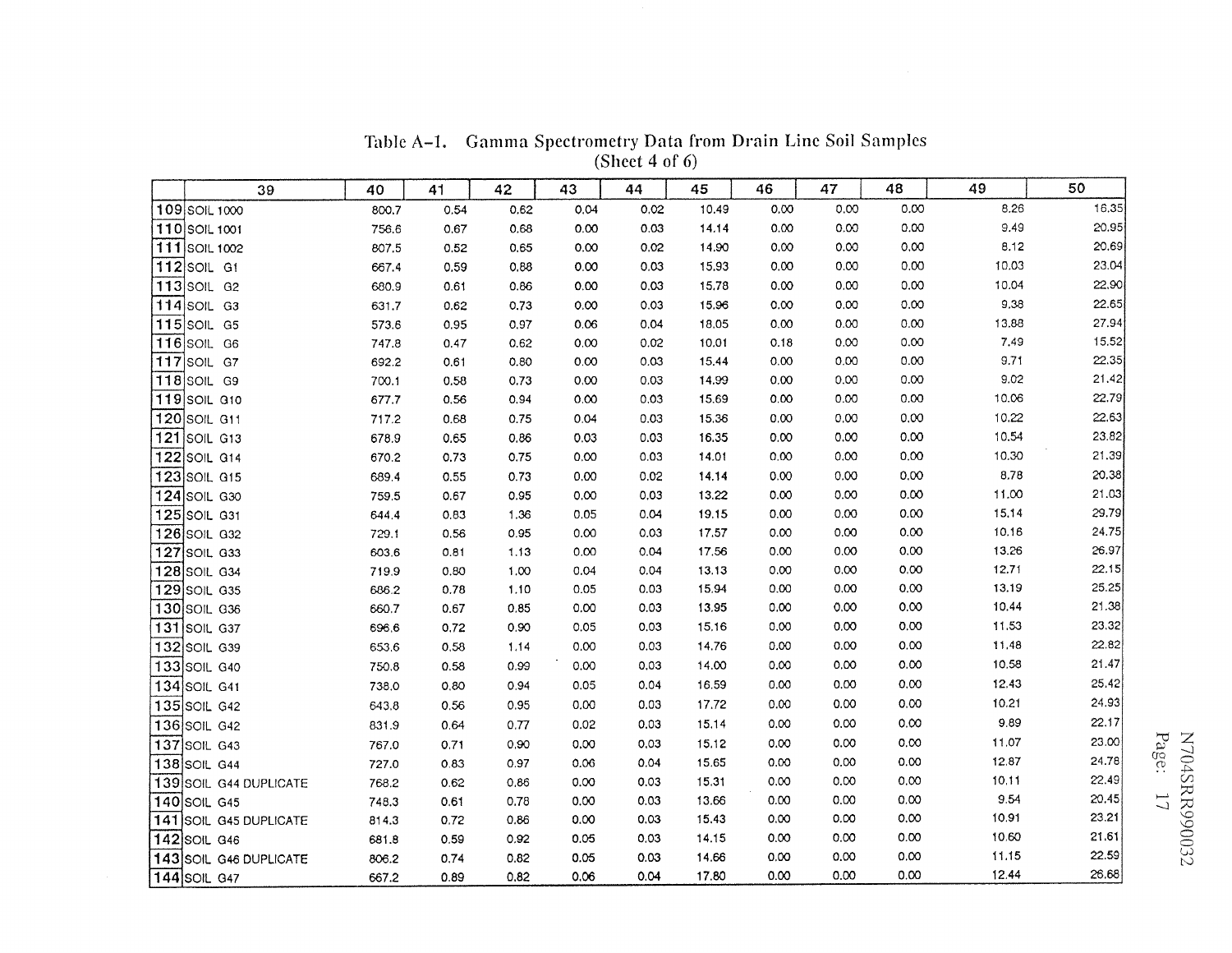|     |                                     |                | Table A-1. Gamma Spectrometry Data from Drain Line Soil Samples |              |              |                   |                |              |              |              |              |                |
|-----|-------------------------------------|----------------|-----------------------------------------------------------------|--------------|--------------|-------------------|----------------|--------------|--------------|--------------|--------------|----------------|
|     |                                     |                |                                                                 |              |              | (Sheet 5 of $6$ ) |                |              |              |              |              |                |
|     | 39                                  | 40             | 41                                                              | 42           | 43           | 44                | 45             | 46           | 47           | 48           | 49           | 50             |
|     | 145 SOIL G47 DUPLICATE              | 606.4          | 0.60                                                            | 0.83         | 0.00         | 0.03              | 17.34          | 0.00         | 0.00         | 0.00         | 9.77         | 24.28          |
|     | 146 SOIL G48                        | 768.1          | 0.68                                                            | 0.72         | 0.05         | 0.03              | 15.57          | 0.00         | 0.00         | 0.00         | 10.07        | 22.74          |
|     | 147 SOIL G49                        | 644.3          | 0.57                                                            | 0.91         | 0,00         | 0.03              | 16.12          | 0.00         | 0.00         | 0.00         | 10.03        | 23.21          |
|     | 148 SOIL G50                        | 601.5          | 0.80                                                            | 1.06         | 0.06         | 0.04              | 18.09          | 0.00         | 0.00         | 0,00         | 13.20        | 27.42          |
|     | 149 SOIL G50 (60000 SECOND          | 601.5          | 0.72                                                            | 1.01         | 0.04         | 0.03              | 16.30          | 0.00         | 0.00         | 0.00         | 12.11        | 24.86          |
|     | 150 $ $ SOIL G51                    | 646.6          | 0.60                                                            | 1.08         | 0.00         | 0.03              | 18.11          | 0.00         | 0.00         | 0.00         | 11.32        | 26.08          |
|     | 151 SOIL G52                        | 734.3          | 0.55                                                            | 0.97         | 0.00         | 0.02              | 13.99          | 0.00         | 0.00         | 0.00         | 10.16        | 21.15          |
|     | <b>152</b> SOIL G53<br>153 SOIL G60 | 711.4          | 0.66                                                            | 0.68         | 0.00         | 0.03              | 14.33          | 0.00         | 0.00         | 0.00         | 9.39         | 21.06          |
|     | <b>154</b> SOIL G61                 | 676.6<br>705.5 | 0.49<br>0.50                                                    | 0.91<br>0.81 | 0.00<br>0.00 | 0.02<br>0.02      | 15,98<br>13,45 | 0.00<br>0,00 | 0.00<br>0.00 | 0.00<br>0.00 | 9.34<br>8.90 | 22.56<br>19.74 |
|     | 155 SOIL G62                        | 701.0          | 0.58                                                            | 0.74         | 0.04         | 0.03              | 14.50          | 0.00         | 0.00         | 0.00         | 9.30         | 21.08          |
|     | 156 SOIL G63                        | 754.2          | 0.53                                                            | 0.69         | 0.00         | 0.02              | 14.55          | 0,00         | 0.00         | 0.00         | 8.40         | 20.53          |
| 157 | SOIL G64                            | 666.9          | 0.52                                                            | 0.65         | 0.00         | 0.02              | 14.63          | 0.00         | 0.00         | 0.00         | 8.06         | 20.37          |
|     | 158 SOIL G65                        | 689.0          | 0.43                                                            | 0.65         | 0.00         | 0.02              | 14.36          | 0.00         | 0.00         | 0.00         | 7.30         | 19.53          |
|     | 159 SOIL G66                        | 710.0          | 0.63                                                            | 0.68         | 0.00         | 0.03              | 13.63          | 0.00         | 0.00         | 0.00         | 9.11         | 20.15          |
|     | 160 SOIL G70                        | 790.2          | 0.50                                                            | 0.78         | 0.00         | 0.02              | 13.51          | 0.00         | 0.00         | 0.00         | 8.72         | 19.68          |
|     | 161 SOIL G71                        | 795.4          | 0.65                                                            | 0.81         | 0.00         | 0.03              | 15.43          | 0.00         | 0.00         | 0.00         | 10.04        | 22.58          |
|     | 162 SOIL G72                        | 777,1          | 0.59                                                            | 0.76         | 0.00         | 0.03              | 15.15          | 0.00         | 0.00         | 0.00         | 9.28         | 21.76          |
|     | 163 SOIL G73                        | 784.8          | 0.72                                                            | 0.79         | 0.05         | 0.03              | 13.85          | 0.00         | 0.00         | 0.00         | 10.80        | 21.53          |
|     | 164 SOIL G74                        | 798.6          | 0.64                                                            | 0.87         | 0.04         | 0.03              | 13.03          | 0.00         | 0,00         | 0.00         | 10.69        | 20,58          |
|     | 165 SOIL G75                        | 777.5          | 0.59                                                            | 0.68         | 0.00         | 0.03              | 15.38          | 0.00         | 0.00         | 0.00         | 8.76         | 21.64          |
|     | 166 SOIL G78                        | 761.1          | 0.56                                                            | 0.80         | 0.00         | 0.03              | 12.49          | 0.00         | 0.00         | 0.00         | 9.25         | 19.05          |
| 167 | SOIL G79                            | 769,9          | 0.50                                                            | 0.75         | 0.00         | 0.02              | 13.00          | 0.00         | 0.00         | 0.00         | 8.48         | 19.02          |
|     | $168$ SOIL G80                      | 792,3          | 0.51                                                            | 0.75         | 0.00         | 0.02              | 12.77          | 0.00         | 0.00         | 0.00         | 8.58         | 18.85          |
|     | 169 SOIL G80 DUPLICATE              | 789.6          | 0.64                                                            | 0.78         | 0.04         | 0.03              | 14.79          | 0.00         | 0.00         | 0.00         | 10.10        | 21.95          |
|     | 170 SOIL G81                        | 738.8          | 0.59                                                            | 0.77         | 0.00         | 0.03              | 14.86          | 0.00         | 0.00         | 0.00         | 9.30         | 21.47          |
|     | 171 $ SOLG82 $                      | 785.2          | 0.60                                                            | 0.72         | 0.04         | 0.03              | 14.49          | 0.00         | 0.00         | 0.00         | 9.43         | 21.18          |
|     | 172 $ SOLG83 $                      | 767.5          | 0.70                                                            | 0.79         | 0.04         | 0.03              | 14.74          | 0.00         | 0.00         | 0.00         | 10.61        | 22.28          |
|     | 173 SOIL G84                        | 801.8          | 0.65                                                            | 0.86         | 0.00         | 0.03              | 13.99          | 0.00         | 0,00         | 0,00         | 10.35        | 21.35          |
|     | 174 SOIL G85                        | 818.7          | 0.74                                                            | 0.62         | 0.04         | 0.03              | 15.10          | 0.00         | 0.00         | 0.00         | 9.93         | 22.23          |
|     | 175 SOIL G87                        | 756.2          | 0.73                                                            | 0.71         | 0.00         | 0.03              | 14.78          | 0.00         | 0.00         | 0.00         | 10.04        | 21.99          |
|     | 176 SOIL G88                        | 785.2          | 0.74                                                            | 0.72         | 0.05         | 0.03              | 11.55          | 0.00         | 0.00         | 0.00         | 10.61        | 19.13          |
|     | 177 SOIL G88 DUPLICATE              | 805.3          | 0.64                                                            | 0.68         | 0.04         | 0.03              | 13.95          | 0.00         | 0.00         | 0.00         | 9.55         | 20.74          |
|     | <b>178</b> SOIL G89                 | 809.1          | 0.60                                                            | 0.73         | 0.00         | 0.03              | 14.75          | 0.00         | 0.00         | 0,00         | 9.14         | 21.26          |
|     | 179 SOIL G90                        | 768.6          | 0.53                                                            | 0.69         | 0.00         | 0.02              | 13.94          | 0.00         | 0.00         | 0.00         | 8.41         | 19.93          |
|     | 180 SOIL G91                        | 853.7          | 0.68                                                            | 0.77         | 0.00         | 0.03              | 14.39          | 0.00         | 0.00         | 0.00         | 10.08        | 21,60          |

Table A-I. Gamma Spectrometry Data from Drain Line Soil Samples (Sheet *5* of 6)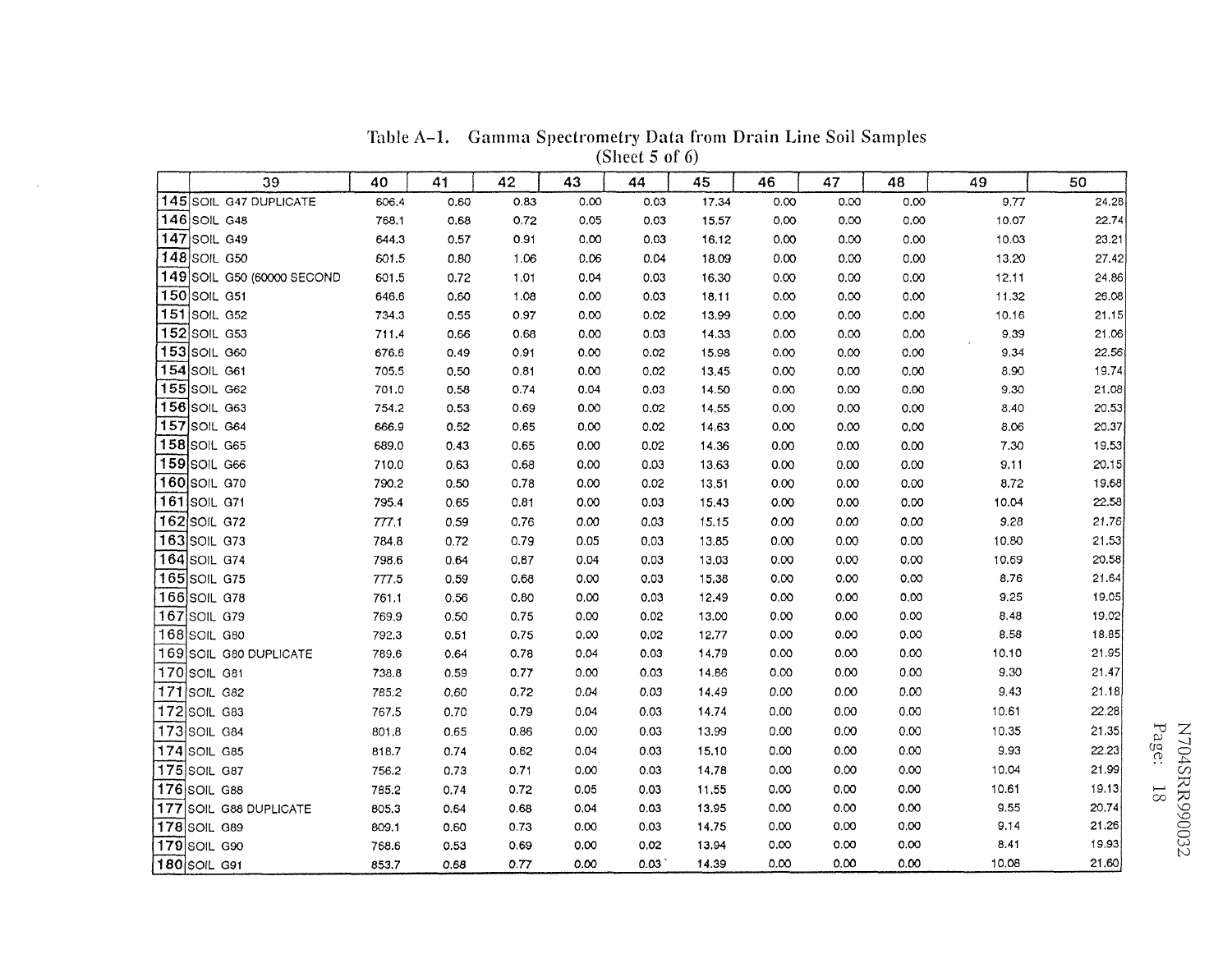|     | 39                        | 40    | 41   | 42   | 43   | 44   | 45    | 46   | 47   | 48   | 49    | 50    |
|-----|---------------------------|-------|------|------|------|------|-------|------|------|------|-------|-------|
|     | <b>181 SOIL G92</b>       | 787.7 | 0.69 | 0.85 | 0.04 | 0.03 | 14.62 | 0.00 | 0.00 | 0.00 | 10.89 | 22.34 |
|     | 182 SOIL G99              | 751.0 | 0.56 | 0.81 | 0.00 | 0.03 | 13.15 | 0.00 | 0.00 | 0.00 | 9.33  | 19.77 |
|     | 183 SOIL G100             | 778.8 | 0.56 | 0.72 | 0,00 | 0.03 | 11.40 | 0.00 | 0.00 | 0.00 | 8.85  | 17.71 |
|     | 184 SOIL G101             | 813.4 | 0.57 | 0.67 | 0.00 | 0.03 | 12.60 | 0.00 | 0.00 | 0.00 | 8,55  | 18.70 |
|     | 185 SOIL G102             | 793.6 | 0.56 | 0.78 | 0.00 | 0.03 | 14.68 | 0.00 | 0.00 | 0.00 | 9.13  | 21.16 |
|     | 186 SOIL G103             | 788.3 | 0.61 | 0.73 | 0.04 | 0.03 | 12.06 | 0.00 | 0.00 | 0.00 | 9.52  | 18.81 |
|     | 187 SOIL G104             | 722.9 | 0.58 | 0.87 | 0.00 | 0.03 | 12.61 | 0.00 | 0.00 | 0,00 | 9.89  | 19.62 |
|     | 188 SOIL G105             | 757.3 | 0.45 | 0.84 | 0,00 | 0.02 | 11.72 | 0.00 | 0.00 | 0,00 | 8.67  | 17.83 |
|     | 189 SOIL G106             | 777.4 | 0.64 | 0.69 | 0.05 | 0.03 | 12.74 | 0.00 | 0.00 | 0.00 | 9,58  | 19.55 |
|     | 190 SOIL G120             | 828.9 | 0.52 | 0.86 | 0.00 | 0.02 | 13.24 | 0.00 | 0.00 | 0.00 | 9.28  | 19.79 |
|     | 191 SOIL G121             | 781.9 | 0.64 | 0.95 | 0.04 | 0.03 | 13.93 | 0,00 | 0.00 | 0,00 | 11.13 | 21.77 |
|     | 192 SOIL G122             | 798.2 | 0.55 | 0.91 | 0.00 | 0.02 | 14.46 | 0.00 | 0.00 | 0,00 | 9,81  | 21.39 |
|     | 193 SOIL G123             | 791.6 | 0.49 | 0.73 | 0.00 | 0.02 | 11.88 | 0.00 | 0.00 | 0.00 | 8.32  | 17.78 |
|     | 194 SOIL G124             | 780.2 | 0.62 | 0.98 | 0.00 | 0.03 | 13.76 | 0.00 | 0.00 | 0.00 | 10.84 | 21.42 |
|     | <b>195 SOIL G125</b>      | 809.4 | 0.55 | 1.00 | 0.00 | 0.02 | 13.76 | 0.00 | 0.00 | 0.00 | 10.42 | 21.10 |
|     | 196 SOIL G126             | 783.4 | 0.67 | 0.94 | 0.04 | 0.03 | 12.74 | 0.00 | 0.00 | 0.00 | 11.23 | 20.68 |
|     | 197 SOIL G150             | 700.7 | 0.61 | 0.75 | 0.04 | 0.03 | 16.97 | 0.00 | 0.00 | 0.00 | 9.63  | 23.80 |
|     | 198 SOIL G151             | 767.0 | 0.64 | 0.68 | 0.04 | 0.03 | 11.76 | 0.00 | 0.00 | 0.00 | 9.46  | 18.50 |
|     | 199 SOIL G152             | 741.6 | 0.56 | 0.61 | 0.00 | 0.03 | 15.60 | 0.00 | 0.00 | 0.00 | 8.11  | 21.40 |
|     | 200 SOIL G153             | 768.5 | 0.66 | 0.75 | 0.04 | 0.03 | 13.30 | 0.00 | 0.00 | 0.00 | 9.98  | 20,39 |
|     | 201 SOIL G154             | 783.9 | 0.60 | 0.75 | 0.00 | 0.03 | 13.46 | 0.00 | 0.00 | 0.00 | 9.28  | 20.08 |
| 202 | SOIL G155                 | 796.2 | 0.48 | 0.88 | 0.00 | 0.02 | 14.04 | 0.00 | 0.00 | 0.00 | 9.12  | 20.46 |
|     | 203 SOIL G156             | 785.2 | 0.66 | 0.81 | 0.00 | 0,03 | 13.77 | 0.00 | 0.00 | 0.00 | 10.16 | 21.02 |
|     | 204 SOIL G160             | 735.9 | 0.51 | 0,50 | 0.03 | 0.02 | 10.54 | 0.00 | 0.00 | 0.00 | 7.30  | 15.75 |
|     | 205 SOIL G161             | 765.3 | 0.53 | 0.79 | 0.00 | 0.02 | 13.70 | 0.00 | 0.00 | 0.00 | 8.98  | 20.07 |
|     | 206 SOIL G162             | 799.1 | 0.64 | 0.90 | 0.00 | 0,03 | 14.87 | 0.00 | 0.00 | 0.00 | 10.53 | 22.34 |
|     | 207 SOIL G1000            | 786,0 | 0.73 | 0,83 | 0.05 | 0.03 | 11.42 | 0,00 | 0.00 | 0.00 | 11.15 | 19.34 |
|     | <b>208 SOIL G1001</b>     | 748.3 | 0.65 | 0.91 | 0.00 | 0,03 | 13.66 | 0.00 | 0.00 | 0.00 | 10.68 | 21.24 |
|     | 209 SOIL G1002            | 838.3 | 0.54 | 0.74 | 0.00 | 0.02 | 15.04 | 0.00 | 0.00 | 0.00 | 8.81  | 21.30 |
|     | <b>210 SOIL H1</b>        | 728.7 | 0.77 | 0.94 | 0.00 | 0.03 | 18.99 | 0.00 | 0.00 | 0.00 | 11.81 | 27.41 |
|     | $211$ SOIL H <sub>2</sub> | 666.2 | 0.55 | 1.10 | 0.00 | 0.02 | 17.53 | 0.00 | 0.00 | 0.00 | 10.99 | 25.24 |
|     | $212$ SOIL H3             | 697.8 | 0.67 | 1,00 | 0,00 | 0.03 | 14.95 | 0.00 | 0.00 | 0.00 | 11.33 | 22.98 |

 $\sim$ 

TabIe **A-1.** Gamma Spectrometry Data from Drain Line Soil Samples (Sheet 6 of 6)

 $\sim 10^{-1}$ 

 $\sim$   $\sim$